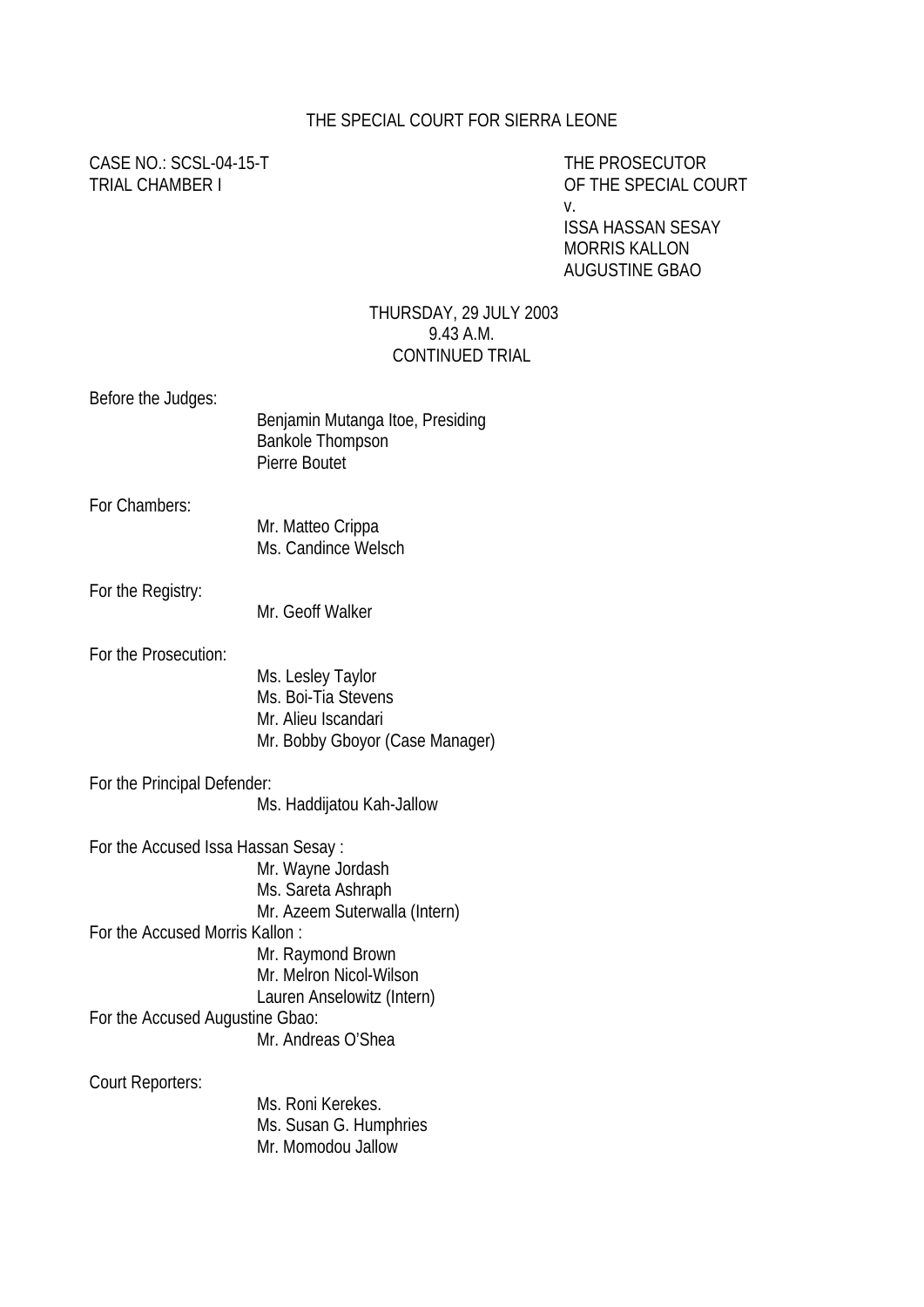### INDEX

# WITNESS/ES

For the Prosecution:

## WITNESS TF1-253

### WITNESS FRANCIS PAUL WRIGHT

|--|--|--|

## EXHIBITS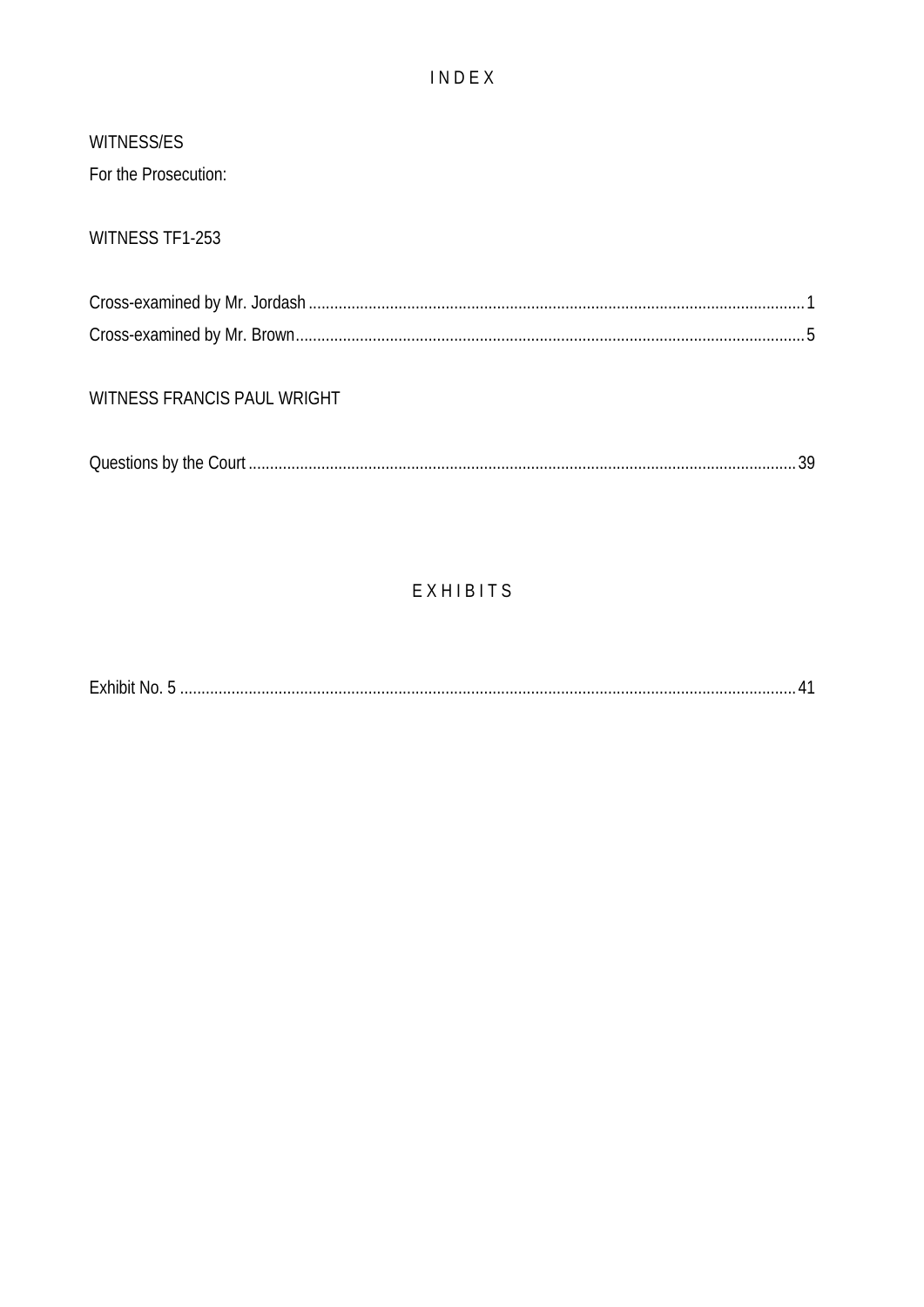| 1  | Thursday, 29 July 2004                                                                                       |
|----|--------------------------------------------------------------------------------------------------------------|
| 2  | [The Accused Sesay and Kallon entered court]                                                                 |
| 3  | [The Accused Gbao not present]                                                                               |
| 4  | [The witness entered court]                                                                                  |
| 5  | [Open session]                                                                                               |
| 6  | [Upon commencing at 9.43. a.m.]                                                                              |
| 7  | MR. PRESIDENT:                                                                                               |
| 8  | The session is open. Mr. Jordash, you may proceed with the cross-examination of this witness.                |
| 9  | MR. JORDASH:                                                                                                 |
| 10 | Your Honour, thank you.                                                                                      |
| 11 | [WITNESS TF1-253 CONTINUES]                                                                                  |
| 12 | [The witness answered through interpretation]                                                                |
| 13 | CROSS-EXAMINED BY MR. JORDASH:                                                                               |
| 14 | MR. JORDASH:                                                                                                 |
| 15 | I've just got a few questions for you, Mr. Witness. Hopefully it won't take long. You were captured by<br>Q. |
| 16 | rebels in Makambisa; is that correct?                                                                        |
| 17 | MR. PRESIDENT:                                                                                               |
| 18 | Please ask the question, again, please.                                                                      |
| 19 | MR. JORDASH:                                                                                                 |
| 20 | You were captured by rebels in Makambisa; is that correct?<br>Q.                                             |
| 21 | [No response]<br>А.                                                                                          |
| 22 | Q.<br>Can you hear me, Mr. Witness?                                                                          |
| 23 | THE INTERPRETER:                                                                                             |
| 24 | My Lord, I think there is a problem with the microphone. I think there is a problem with the                 |
| 25 | microphone of the witness.                                                                                   |
| 26 | <b>JUDGE BOUTET:</b>                                                                                         |
| 27 | Can you check?                                                                                               |
| 28 | MR. PRESIDENT:                                                                                               |
| 29 | Can the technicians check the microphone of the witness, please?                                             |
| 30 | <b>JUDGE BOUTET:</b>                                                                                         |
| 31 | It may not be the microphone, it may be his earphones. He may not have the right ones. Check to make         |
| 32 | sure that it is the right one.                                                                               |
| 33 | MR. PRESIDENT:                                                                                               |
| 34 | Is that all right now?                                                                                       |
| 35 | THE INTERPRETER:                                                                                             |
| 36 | Yes, it is, My Lord.                                                                                         |
| 37 |                                                                                                              |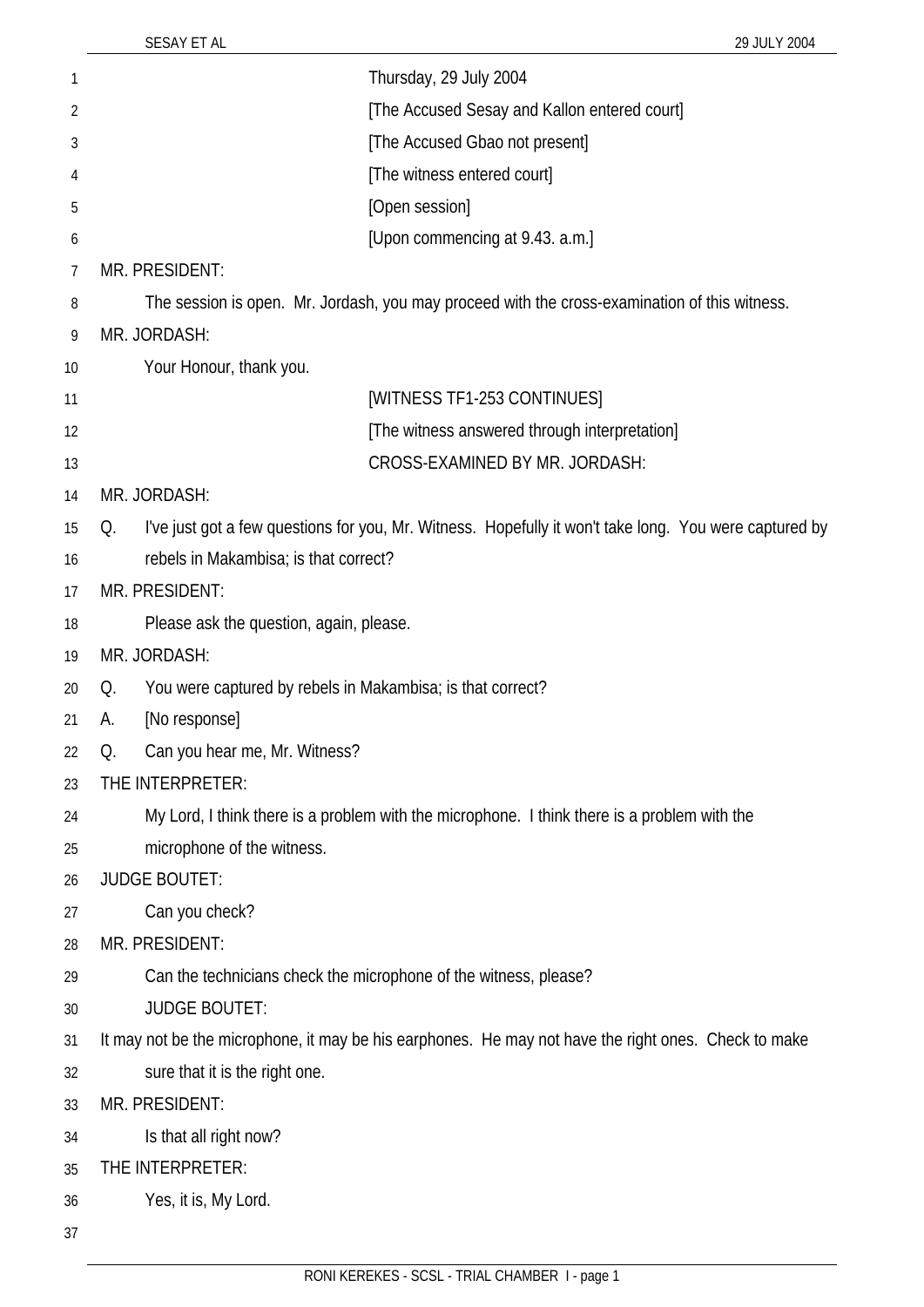|    |    | SESAY ET AL<br>29 JULY 2004                                                                         |
|----|----|-----------------------------------------------------------------------------------------------------|
| 1  |    | MR. PRESIDENT:                                                                                      |
| 2  |    | Yes, Mr. Jordash.                                                                                   |
| 3  |    | MR. JORDASH:                                                                                        |
| 4  |    | Thank you.                                                                                          |
| 5  | Q. | Mr. Witness, I've got a few questions for you and hopefully it won't take long.                     |
| 6  |    | MR. PRESIDENT:                                                                                      |
| 7  |    | Hope they remain few, Mr. Jordash.                                                                  |
| 8  |    | MR. JORDASH:                                                                                        |
| 9  |    | I think they will.                                                                                  |
| 10 |    | MR. PRESIDENT:                                                                                      |
| 11 |    | Okay, go ahead.                                                                                     |
| 12 |    | MR. ISCANDARI:                                                                                      |
| 13 |    | Your Honours, before we continue, I just observed someone peeking through the curtains up there,    |
| 14 |    | and that gives a direct view of the witness. Would the Court be able to check on that?              |
| 15 |    | <b>JUDGE BOUTET:</b>                                                                                |
| 16 |    | This is our chambers.                                                                               |
| 17 |    | MR. PRESIDENT:                                                                                      |
| 18 |    | Yeah, there must be some cleaners, you know, who may be peeping inside here. It is not right for    |
| 19 |    | them to peep inside here.                                                                           |
| 20 |    |                                                                                                     |
| 21 |    | Mr. Iscandari, thank you for the vigilance, because the witnesses are supposed to be protected, you |
| 22 |    | know, from all persons.                                                                             |
| 23 |    |                                                                                                     |
| 24 |    | Mr. Jordash, I think things are in order now. You may proceed, please.                              |
| 25 |    | MR. JORDASH:                                                                                        |
| 26 |    | Thank you.                                                                                          |
| 27 | Q. | You were first captured by rebels in Makambisa; is that correct?                                    |
| 28 | А. | Yes, it is true.                                                                                    |
| 29 | Q. | And the rebels who caught you were wearing some civilian clothes, some combat shirts; is that       |
| 30 |    | correct?                                                                                            |
| 31 | А. | Yes, it is true.                                                                                    |
| 32 | Q. | Some had some type of clothe wrapped around their heads?                                            |
| 33 | А. | Yes, it is true.                                                                                    |
| 34 | Q. | After being captured in Makambisa the next place you were taken to is Manarma -- was Manarma; is    |
| 35 |    | that correct?                                                                                       |
| 36 | А. | Yes, it is true.                                                                                    |
| 37 | Q. | Before you were taken to Manarma, one of the rebels told you or said that they were the men of      |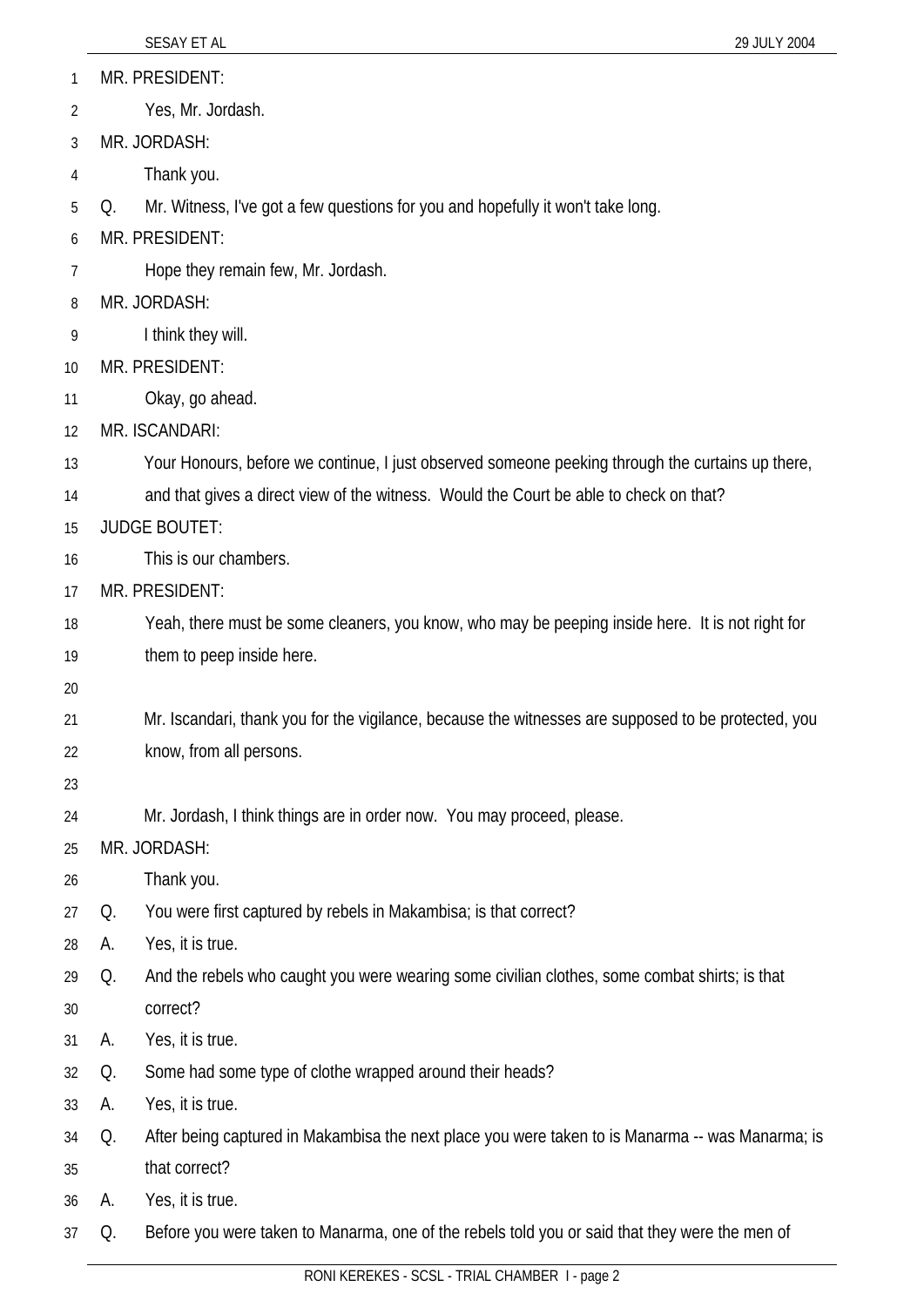|                |    | SESAY ET AL<br>29 JULY 2004                                                                              |
|----------------|----|----------------------------------------------------------------------------------------------------------|
| 1              |    | Superman; is that correct?                                                                               |
| $\overline{2}$ | А. | Yes, that was what they told me.                                                                         |
| 3              | Q. | Now, you didn't know of Superman until that time; is that correct?                                       |
| 4              | A. | Yes, that's correct.                                                                                     |
| 5              | Q. | And was it at this stage that the rebels also said that they were the men of Superman, and that they     |
| 6              |    | came from Lunsar?                                                                                        |
| 7              | А. | Yes.                                                                                                     |
| 8              | Q. | At any stage in Makambisa or Manarma, did you learn anything else about where the men of                 |
| 9              |    | Superman were operating?                                                                                 |
| 10             | А. | No, I did not know. It was during that very day that they captured me that they told me that they were   |
| 11             |    | the men of Superman.                                                                                     |
| 12             | Q. | Did you hear anything during your time with the rebels about the men of Superman being also in the       |
| 13             |    | area of Makeni?                                                                                          |
| 14             | А. | That is before I was captured.                                                                           |
| 15             | Q. | What did you hear before you were captured about Makeni?                                                 |
| 16             | А. | Those that are fleeing from Makeni and Lunsar who came to me -- who came to us told us about             |
| 17             |    | Superman's men.                                                                                          |
| 18             | Q. | And about Superman's men operating around the Makeni area; is that correct?                              |
| 19             | А. | Those that fled from Makeni, they told us that some of Superman's men were in Makeni and that he         |
| 20             |    | was stationed in Lunsar.                                                                                 |
| 21             | Q. | Thank you. And did you hear anything about Superman's men being in the Kambia District during            |
| 22             |    | that time?                                                                                               |
| 23             | А. | Well, when people were fleeing from different parts and coming to us, those who came from Kambia,        |
| 24             |    | the part of Kambia, did not come to us any more.                                                         |
| 25             | Q. | What about parts -- people from parts of Koinadugu, did you hear anything about them running from        |
| 26             |    | Superman's men?                                                                                          |
| 27             | А. | Well, I cannot tell, because it is a little bit far because those from Makeni and those from Lunsar were |
| 28             |    | the ones that informed us about Superman and his gang.                                                   |
| 29             | Q. | Thank you. Now, the commanders under Superman were Colonel Sesay and Colonel Johnson; is                 |
| 30             |    | that correct?                                                                                            |
| 31             | А. | I would not know. I would not know because I don't know whether Colonel Sesay was a subordinate          |
| 32             |    | of Issa -- I mean Superman.                                                                              |
| 33             | Q. | But certainly Colonel Sesay and Colonel Johnson were playing commanding roles in the rebel group         |
| 34             |    | that captured you?                                                                                       |
| 35             |    | <b>JUDGE BOUTET:</b>                                                                                     |
| 36             |    | Mr. Jordash, I may be wrong in this, but it is not my recollection that in the evidence yesterday we     |
| 37             |    | heard that Johnson was a colonel, as such. Yes, Sesay, that was clear, but I have no recollection that   |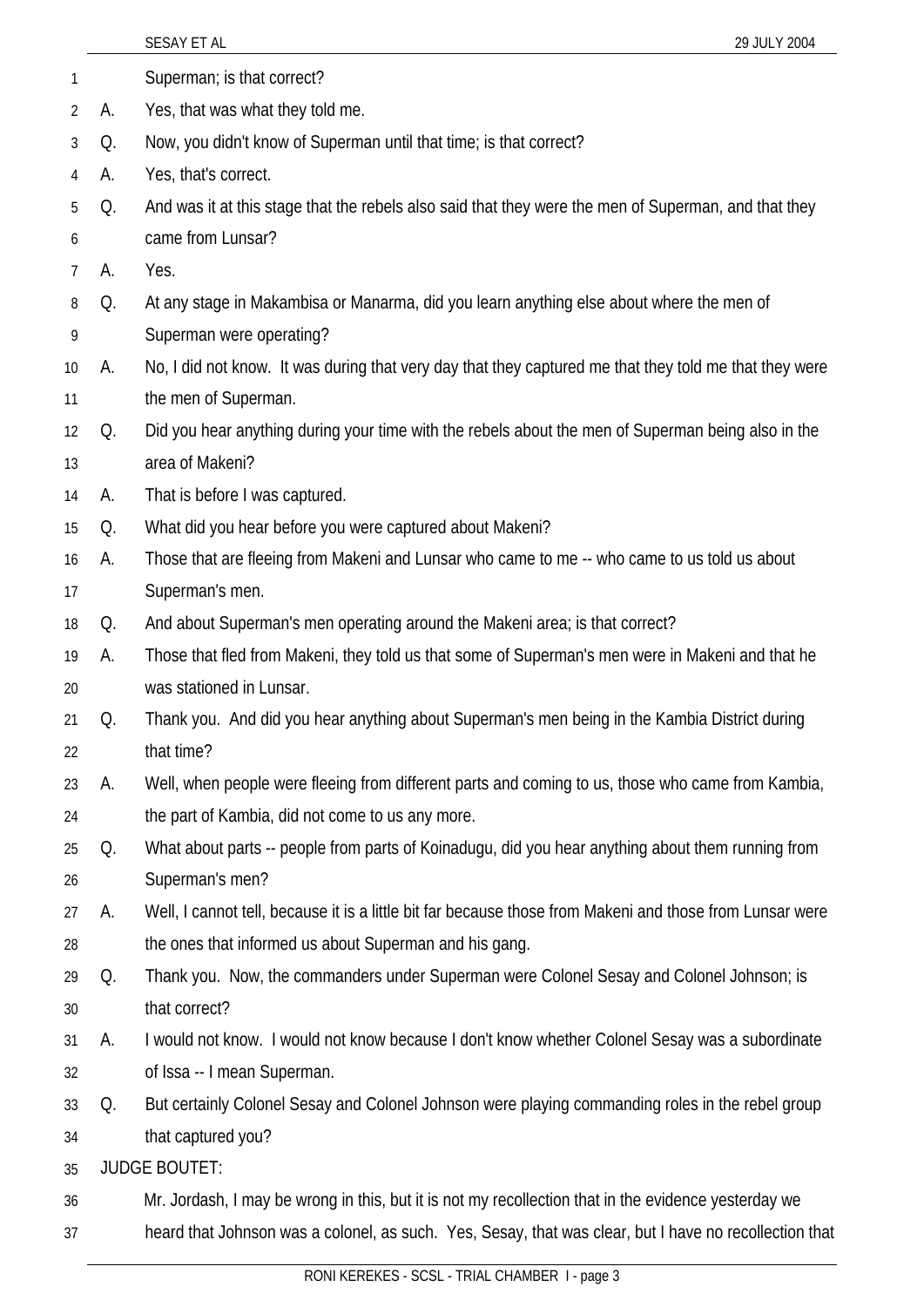| 1  |    | Johnson had been given that rank. You may have that in your notes, but this is not my recollection. |
|----|----|-----------------------------------------------------------------------------------------------------|
| 2  |    | But, as I say, I have not checked the record, I'm just going by my own recollection this morning on |
| 3  |    | this.                                                                                               |
| 4  |    | MR. JORDASH:                                                                                        |
| 5  |    | I think Your Honour is absolutely right, and I apologise for that.                                  |
| 6  | Q. | Just dealing with Colonel Sesay for the moment. Colonel Sesay was playing a commanding role in      |
| 7  |    | the rebel group that captured you; is that correct?                                                 |
| 8  | А. | Yes, it is true. Yes, he told me that he was Colonel Sesay.                                         |
| 9  | Q. | And Johnson, who we heard about yesterday, he was playing a commanding role too; is that correct?   |
| 10 | А. | Yes, they told me that he was one of the bosses.                                                    |
| 11 | Q. | Did you hear that Johnson's first name or part of his name was Junior, Junior Johnson? Did you ever |
| 12 |    | hear that?                                                                                          |
| 13 | А. | Well, the name that they showed me was the one that I knew.                                         |
| 14 | Q. | Okay, thank you. Did you hear about a man called Gibril Massaquoi working with Superman in the      |
| 15 |    | Lunsar area during your time with the rebels?                                                       |
| 16 |    | MR. PRESIDENT:                                                                                      |
| 17 |    | Mr. Jordash, the name of a man called?                                                              |
| 18 |    | MR. JORDASH:                                                                                        |
| 19 |    | Gibril Massaquoi.                                                                                   |
| 20 |    | MR. PRESIDENT:                                                                                      |
| 21 |    | Gibril Massaquoi.                                                                                   |
| 22 | А. | During that time I did not hear about this name. The names that I knew about were those that I gave |
| 23 |    | you.                                                                                                |
| 24 |    | MR. JORDASH:                                                                                        |
| 25 | Q. | Okay. Thank you. From what you heard about the rebels in the villages around Manarma, were they     |
| 26 |    | under the control of Superman?                                                                      |
| 27 | А. | I did not see Superman there and all they told me was they came from him. Those that were there     |
| 28 |    | were Colonel Sesay and --                                                                           |
| 29 | Q. | Whilst you were with the rebels in Makambisa and Manarma, there were other villages in the          |
| 30 |    | surrounding areas that were being attacked by rebels, is that correct, from what you heard?         |
| 31 | А. | Yes, it is true.                                                                                    |
| 32 | Q. | For example, Masemoi.                                                                               |
| 33 | A. | That was what I told you. I told you that all the surrounding villages were attacked by the rebels. |
| 34 | Q. | From what you heard, these were rebels from the same group; is that correct?                        |
| 35 | A. | Say it again.                                                                                       |
| 36 | Q. | From what you heard about the rebels attacking the surrounding villages, were they from the same    |
| 37 |    | group as the rebels who captured you?                                                               |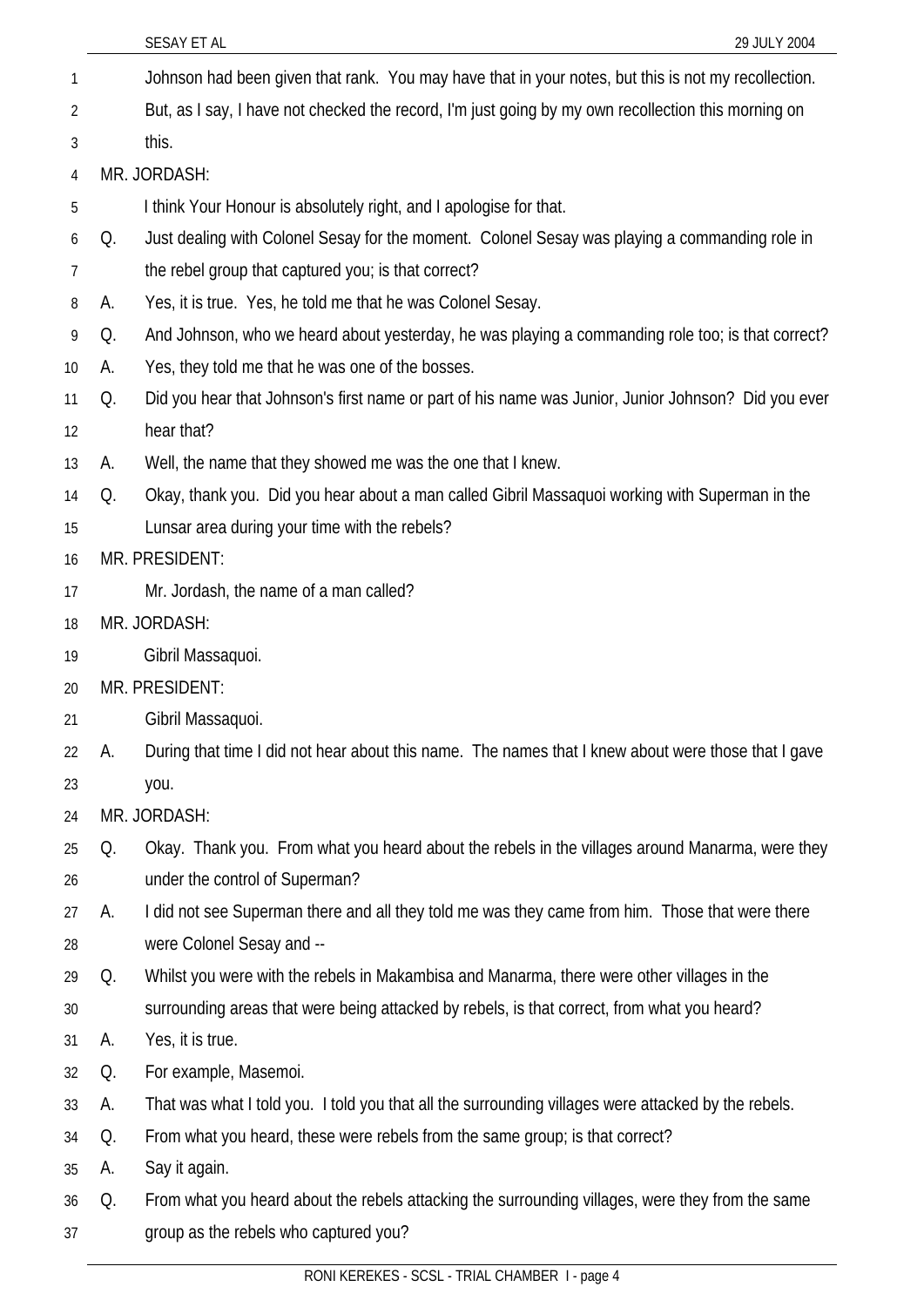|    | 29 JULY 2004<br>SESAY ET AL                                                                                          |
|----|----------------------------------------------------------------------------------------------------------------------|
| 1  | Well, those that captured me they told me that they were the rebels, so it is a little bit difficult for me to<br>А. |
| 2  | know the difference.                                                                                                 |
| 3  | MR. JORDASH:                                                                                                         |
| 4  | Thank you very much. I've nothing further.                                                                           |
| 5  | MR. PRESIDENT:                                                                                                       |
| 6  | Thank you, Mr. Jordash.                                                                                              |
| 7  |                                                                                                                      |
| 8  | Mr. Brown.                                                                                                           |
| 9  | MR. BROWN:                                                                                                           |
| 10 | Thank you, Your Honour.                                                                                              |
| 11 | CROSS-EXAMINED BY MR. BROWN:                                                                                         |
| 12 | MR. BROWN:                                                                                                           |
| 13 | Mr. Witness, I have just a couple of questions about Makambisa.<br>Q.                                                |
| 14 | Okay. Ask me the questions.<br>А.                                                                                    |
| 15 | You described to the Court yesterday that you were near the outskirts of Makambisa when you saw<br>Q.                |
| 16 | men with guns; is that correct?                                                                                      |
| 17 | Say it again.<br>А.                                                                                                  |
| 18 | You were at the outskirts of Makambisa with your brothers when you saw men with guns; is that<br>Q.                  |
| 19 | correct?                                                                                                             |
| 20 | It is not after the town. It is when we were coming towards the town. That was the area where I was<br>А.            |
| 21 | captured.                                                                                                            |
| 22 | MR. PRESIDENT:                                                                                                       |
| 23 | Mr. Brown, change the word "outskirts".                                                                              |
| 24 | MR. BROWN:                                                                                                           |
| 25 | This may be an interpretation question because I did write that word down yesterday.                                 |
| 26 | MR. PRESIDENT:                                                                                                       |
| 27 | Yes, just rephrase it.                                                                                               |
| 28 | <b>JUDGE BOUTET:</b>                                                                                                 |
| 29 | Yes. I remember that word was used yesterday, at least I heard from translation yesterday that the                   |
| 30 | witness would have said "outskirts" at some give town, whether it was this town or not.                              |
| 31 | MR. BROWN:                                                                                                           |
| 32 | But going back the other way it my not be translated the same way.                                                   |
| 33 | <b>JUDGE BOUTET:</b>                                                                                                 |
| 34 | True.                                                                                                                |
| 35 | MR. BROWN:                                                                                                           |
| 36 | What word would you use to describe the place where you saw the men with guns?<br>Q.                                 |
| 37 | When we were coming towards the town?<br>А.                                                                          |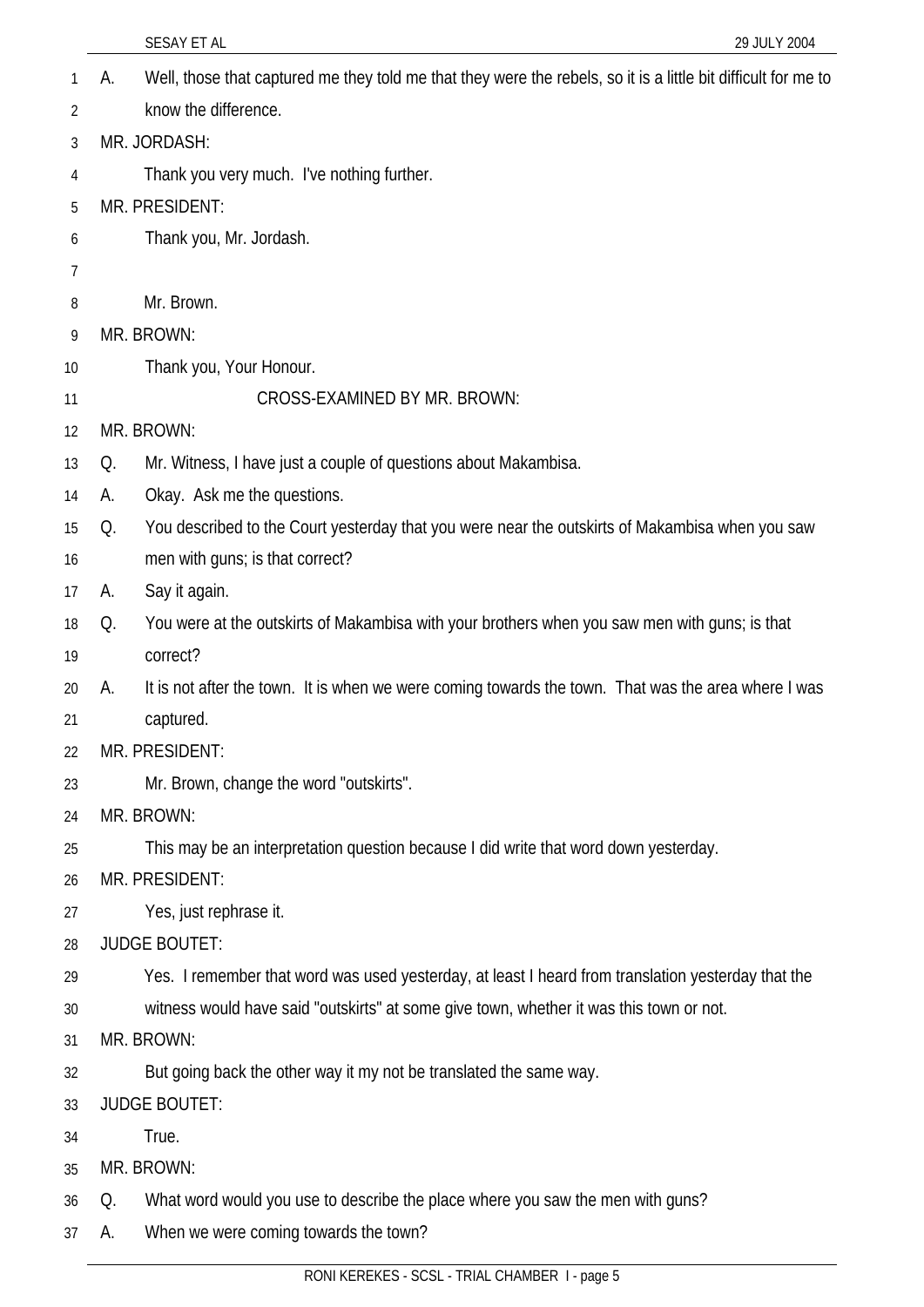| 1  | Q. | Yes.                                                                                                 |
|----|----|------------------------------------------------------------------------------------------------------|
| 2  | А. | When you say, "on the outskirts of the town," maybe the town would be around where that table is. If |
| 3  |    | the bush is where I am sitting here, that is what is referred to as the outskirts of the town.       |
| 4  | Q. | And that is the place at which you first saw the men with the guns when you were with your brothers? |
| 5  | А. | Yes. They came to right in front of me.                                                              |
| 6  | Q. | And that is the place where they took your cigarettes, your diamonds, your other goods from you?     |
| 7  |    | MR. ISCANDARI:                                                                                       |
| 8  |    | Objection. It misstates the testimony.                                                               |
| 9  |    | MR. BROWN:                                                                                           |
| 10 |    | Your Honour, I think this is fair cross-examination.                                                 |
| 11 |    | MR. ISCANDARI:                                                                                       |
| 12 |    | I don't recall this witness testifying to diamonds.                                                  |
| 13 |    | <b>JUDGE BOUTET:</b>                                                                                 |
| 14 |    | My recollection is the same. I have no recollection of diamonds.                                     |
| 15 |    | MR. PRESIDENT:                                                                                       |
| 16 |    | No recollection of diamonds, Mr. Brown.                                                              |
| 17 |    | MR. BROWN:                                                                                           |
| 18 |    | May I ask the witness directly?                                                                      |
| 19 | Q. | Yesterday, did you not say that among the goods you had when you collected your things with your     |
| 20 |    | brothers were cigarettes and diamonds?                                                               |
| 21 |    | <b>JUDGE THOMPSON:</b>                                                                               |
| 22 |    | Diamints, D-I-A-M-I-N-T-S, not diamonds.                                                             |
| 23 |    | MR. BROWN:                                                                                           |
| 24 |    | I'm at a loss. What is a Diamint?                                                                    |
| 25 |    | <b>JUDGE THOMPSON:</b>                                                                               |
| 26 |    | Diamint is like -- go ahead. It is Diamint, D-I-A-M-I-N-T.                                           |
| 27 |    | MR. PRESIDENT:                                                                                       |
| 28 |    | Let him answer Mr. Brown's question. Did he talk of diamonds?                                        |
| 29 | А. | Diamond is not one of the articles.                                                                  |
| 30 |    | <b>JUDGE THOMPSON:</b>                                                                               |
| 31 |    | I have Diamints.                                                                                     |
| 32 | А. | If I had diamonds, I would have told you that I had diamonds, but I told you that I had Diamints,    |
| 33 |    | cigarettes, and other things.                                                                        |
| 34 |    | MR. BROWN:                                                                                           |
| 35 |    | It is my fault. It is a homonym in English, almost.                                                  |
| 36 | Q. | This is the place where your goods were taken from you; yes?                                         |
| 37 | A. | Yes, that was the place where they took all my things that I talked about yesterday.                 |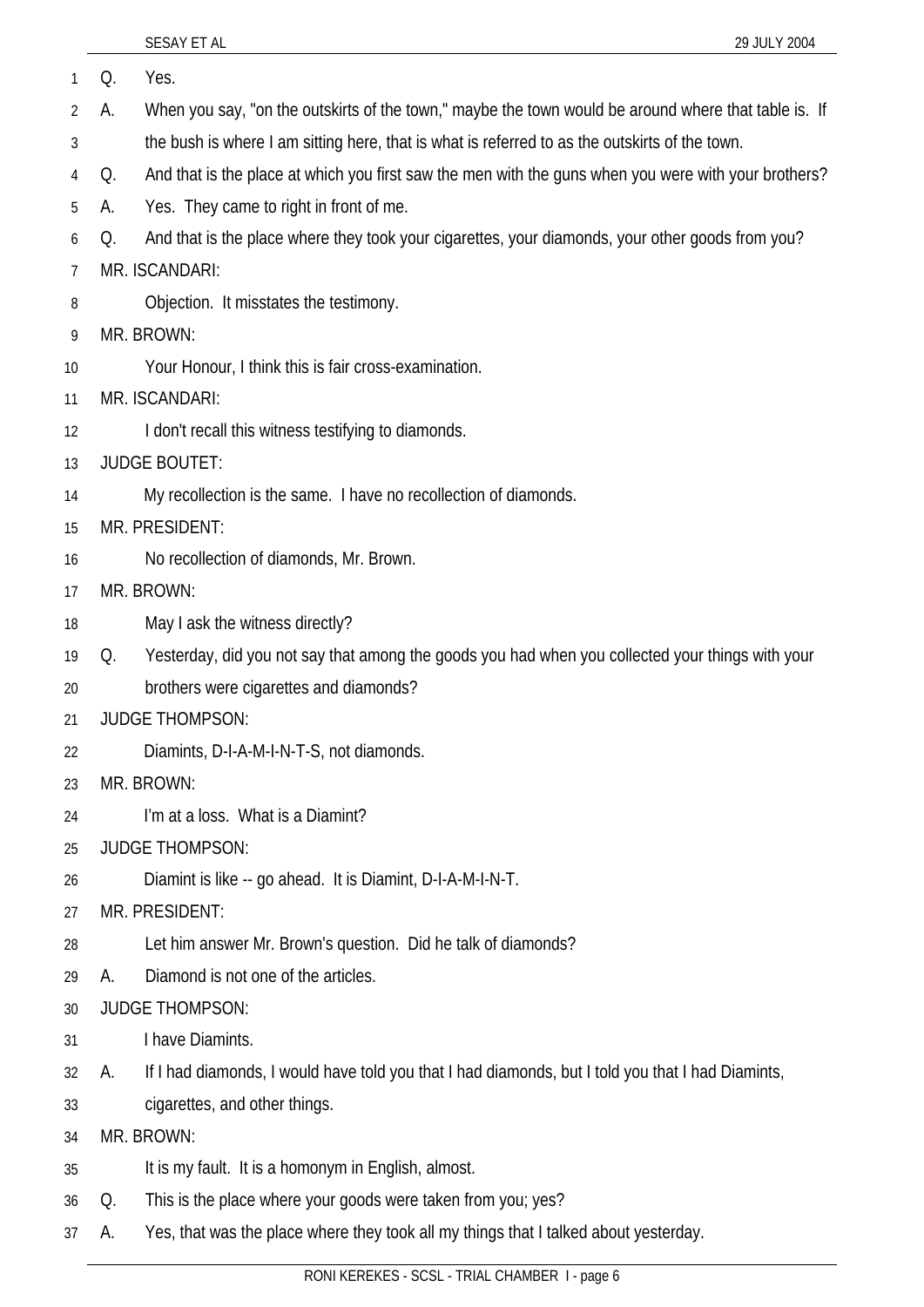|                |    | 29 JULY 2004<br>SESAY ET AL                                                                                  |
|----------------|----|--------------------------------------------------------------------------------------------------------------|
| 1              | Q. | And that was also the place where you were tied up and members of your family were killed?                   |
| 2              | А. | The place where they were sitting was the very area where they tied me up and they killed members            |
| 3              |    | of my family.                                                                                                |
| 4              | Q. | You mentioned in your testimony that one man -- or that a man was smoking kthi and he put that kthi          |
| 5              |    | cigarette out on your leg?                                                                                   |
| 6              | А. | Yes, that's true. I have the scar.                                                                           |
| $\overline{7}$ | Q. | Kthi is a drug?                                                                                              |
| 8              | А. | Yes. Yes, if you smoke -- when you smoke it, you become intoxicated.                                         |
| 9              | Q. | Was this man who put the kthi cigarette out on your thigh the only one in this group who was smoking         |
| 10             |    | kthi?                                                                                                        |
| 11             | А. | There were so many, so I cannot tell. But he, who did the act to me, was the only one that I was able        |
| 12             |    | to identify.                                                                                                 |
| 13             | Q. | So it is hard for to you say whether there were others or just this one smoking kthi?                        |
| 14             | A. | Yes, that is true because I was not able to go wherever they said.                                           |
| 15             | Q. | Now, when these men approached you, did it appear that one man was in charge, one man was the                |
| 16             |    | leader?                                                                                                      |
| 17             | А. | During that time when I was captured, nobody told me that this was the head.                                 |
| 18             | Q. | Was there one man who seemed to tell the others what to do?                                                  |
| 19             | А. | Well, for me I did not hear -- well, nobody -- during the time when I was captured, nobody told me that      |
| 20             |    | this was the head, but the only thing was if they brought somebody, they would just kill him or her.         |
| 21             | Q. | How long did this time last from when you first saw the men until you began to move towards                  |
| 22             |    | Manarma?                                                                                                     |
| 23             | А. | When I was tied, roughly it would be something like three hours.                                             |
| 24             | Q. | And to the best of your recollection, you can't tell whether there was one man who was the leader of         |
| 25             |    | this group or whether they were just acting without a leader?                                                |
| 26             | А. | It was a little bit difficult to say that this was the head, because they would not give the command to      |
| 27             |    | kill my two brothers, it was not the same individual who gave the command to kill my younger sister.         |
| 28             |    | So when two or more people are talking, it is very difficult to identify or single out one individual as the |
| 29             |    | head.                                                                                                        |
| 30             |    |                                                                                                              |
| 31             |    | When I reached at Manarma, that was the area where I knew there was one individual that was                  |
| 32             |    | identified as the head.                                                                                      |
| 33             | Q. | And how could you tell that he was the head when you got to Manarma?                                         |
| 34             | А. | Well, when they wanted to kill me and he came and told them, "No, don't kill this man," and no sooner        |
| 35             |    | he said it, then they stopped. He said, "Don't kill this one any more." And that was the time that I         |
| 36             |    | knew that he was the head.                                                                                   |
| 37             | Q. | When you were at Makambisa, did anyone ever tell any of the men not to kill your relatives?                  |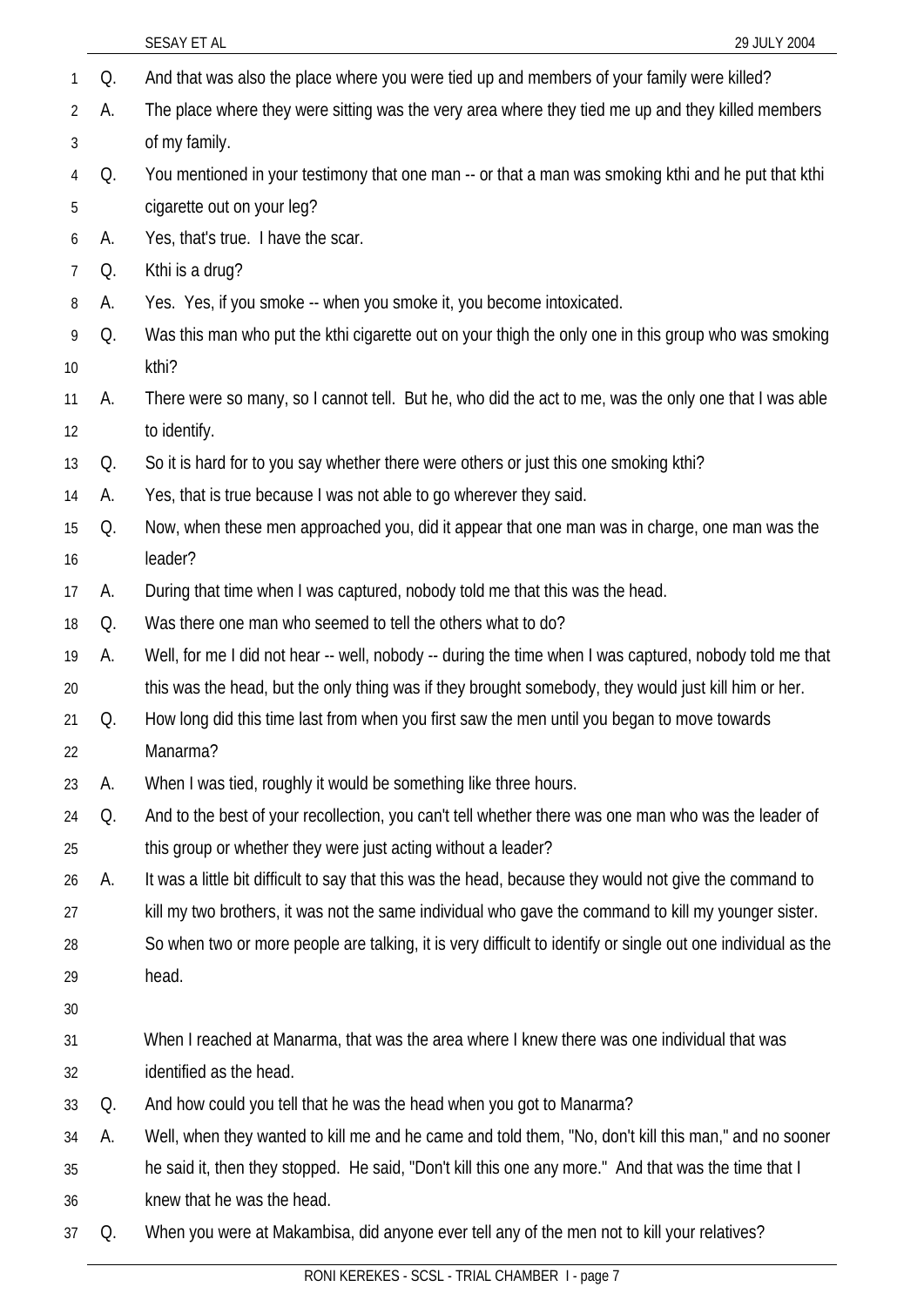SESAY ET AL 29 JULY 2004 1 A. No, no, no, no, that was the reason why in fact there was a lot of massacre. 2 3 4 5 6 7 8 9 10 11 12 13 14 15 16 17 18 19 20 21 22 23 24 25 26 27 28 29 30 31 32 33 34 35 36 37 Q. Did anyone tell the man who was smoking kthi not to burn you with the cigarette? A. No, no, no, nobody. Nobody said so. Q. Did anyone tell this man not to smoke kthi? A. No, I did not say anybody said that. Q. When this group arrived with you back at Manarma, did you see anyone smoking kthi there? A. Well, I was not able to identify anybody who smoked kthi. MR. BROWN: Your Honour, I have no further questions. MR. PRESIDENT: Yes, Mr. Cammegh. Oh, I'm sorry, Mr. O`Shea. We missed you yesterday. MR. O'SHEA: Thank you, Your Honour, I'm flattered. I've heard a rumour from the public gallery that Mr. Cammegh and I are twins so that might explain it. I have no questions for this witness, Your Honour. MR. PRESIDENT: Right. Thank you. Any re-examination? MR. ISCANDARI: Your Honour, the Prosecution would not have any re-direct. MR. PRESIDENT: All right. I think we can release the witness. JUDGE BOUTET: I just want to thank the witness and tell him that it is finished. Mr. Witness, we thank you and your evidence is finished. THE WITNESS: Okay. JUDGE BOUTET: Just wait. MR. PRESIDENT: But in the course of the proceedings it might become necessary, it might, become necessary for you to come back. We don't know yet, okay? It is finished now, but it might be necessary in due course for you to come back here. We're not saying you will, but it may, you understand? THE WITNESS: Okay, no problem. Okay. I thank you very much the interpreter because you know how to interpret well. So the fact that you interpreted for me up to this point, I say thanks to you. Okay. There is no problem.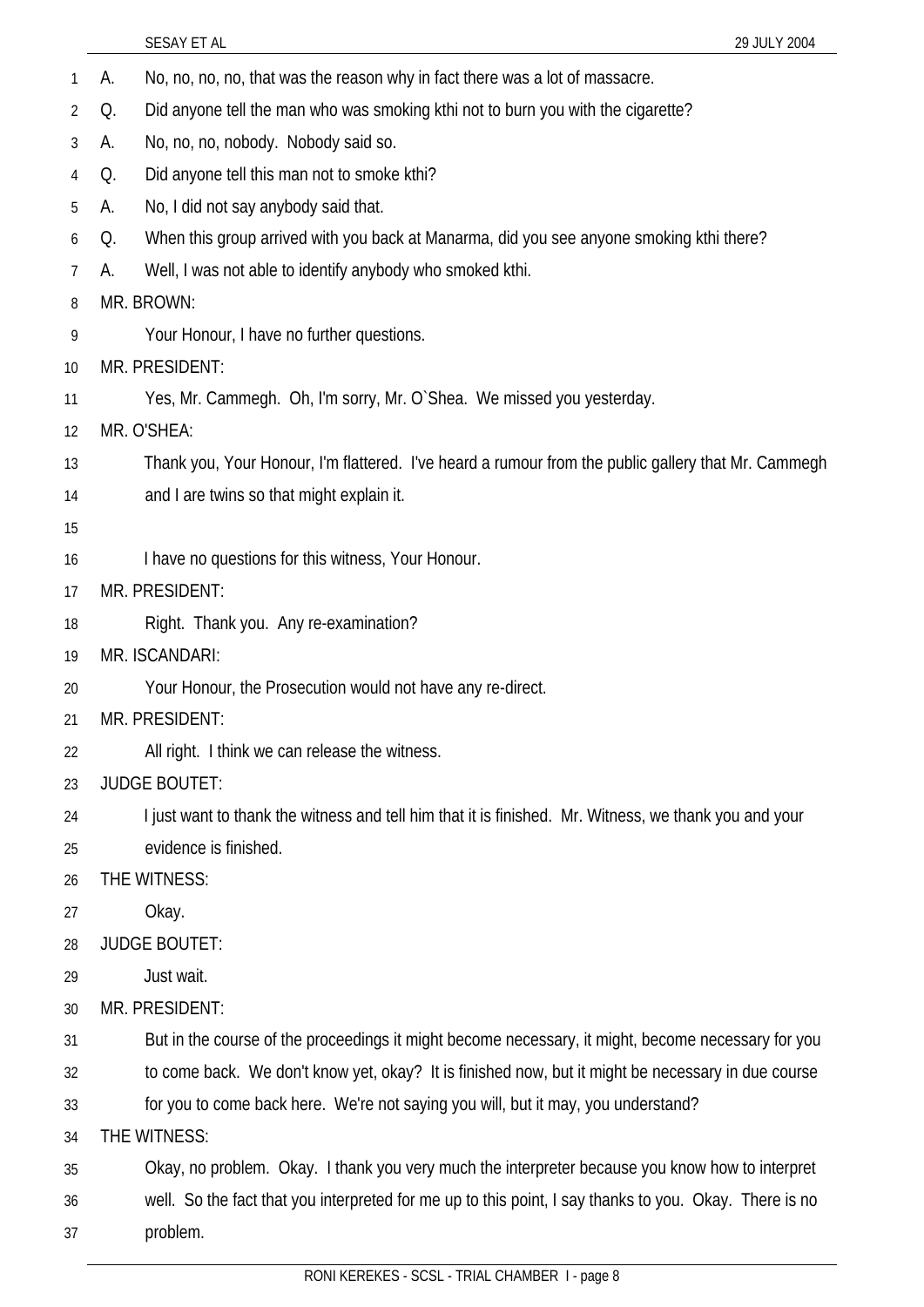| 1              | MR. PRESIDENT:                                                                                            |
|----------------|-----------------------------------------------------------------------------------------------------------|
| $\overline{2}$ | Thank you. Thank you for thanking the interpreter. Thank you.                                             |
| 3              | [The witness withdrew]                                                                                    |
| 4              | MR. PRESIDENT:                                                                                            |
| 5              | Learned counsel for the Prosecution, may we have the next witness, please?                                |
| 6              | MS. TAYLOR:                                                                                               |
| 7              | Yes, Your Honour, the next witness is TF1-235. I have an application to make in respect.                  |
| 8              | MR. PRESIDENT:                                                                                            |
| 9              | <b>TF1?</b>                                                                                               |
| 10             | <b>MS. TAYLOR:</b>                                                                                        |
| 11             | 235.                                                                                                      |
| 12             | MR. PRESIDENT:                                                                                            |
| 13             | 235. Yes, go on Ms. Taylor.                                                                               |
| 14             | MS. TAYLOR:                                                                                               |
| 15             | Thank you, Your Honour. The witness we have just been told is almost at the court site and should be      |
| 16             | here in the next five minutes. However, I have an application to make in respect of that witness and      |
| 17             | that is that this witness be heard in closed session. And I also ask, pursuant to Rule 75(B)(ii) that     |
| 18             | gives Your Honours the power to hold an in camera proceeding, to determine whether you will order a       |
| 19             | closed proceeding pursuant to Rule 79. The reason being, that if I explain the reasons why the            |
| 20             | Prosecution now asks that this witness be heard in closed session, it will defeat the point of having the |
| 21             | witness in closed session.                                                                                |
| 22             | [Trial Chamber confer]                                                                                    |
| 23             | <b>JUDGE THOMPSON:</b>                                                                                    |
| 24             | Learned counsel for the Prosecution, which particular section or subsection are you relying on in Rule    |
| 25             | 79(B)?                                                                                                    |
| 26             | MS. TAYLOR:                                                                                               |
| 27             | No, 75(B).                                                                                                |
| 28             | <b>JUDGE THOMPSON:</b>                                                                                    |
| 29             | 75(B), which section?                                                                                     |
| 30             | MS. TAYLOR:                                                                                               |
| 31             | Subparagraph two says, "A Judge or Chamber may hold an in camera proceeding to determine                  |
| 32             | whether to order" closed sessions, in accordance with Rule 79.                                            |
| 33             | <b>JUDGE THOMPSON:</b>                                                                                    |
| 34             | And your submission is that if you give us some outline of the reasons, you might, in fact, defeat the    |
| 35             | purpose of the application?                                                                               |
| 36             | MS. TAYLOR:                                                                                               |
| 37             | That is correct, yes.                                                                                     |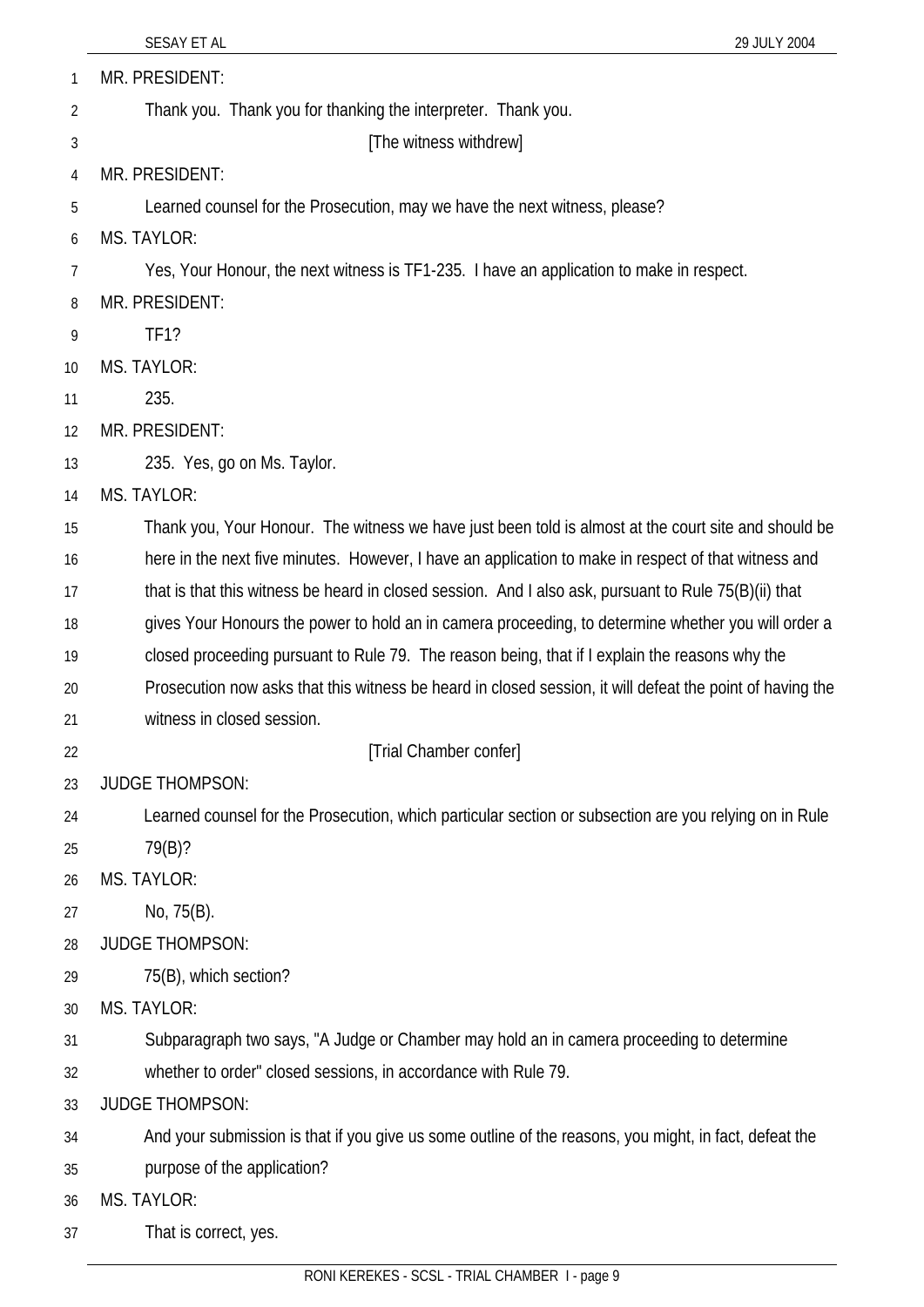MR. PRESIDENT: 1

Even if you did that peripherally. 2

3 MS. TAYLOR:

4 It is very difficult to do it peripherally, Your Honours, there is really quite some concern with this

5 witness, and it is almost impossible to explain the reasons why the Prosecution asks for this witness

6 to be heard in closed session in open session.

7 JUDGE THOMPSON:

8 In other words, this is information in your possession which you do not want the press to participate

9 in?

10 MS. TAYLOR:

11 The press or the public, because if I explain the basis of the application in public, it is believed that

12 that will lead to the identification of the witness.

13 JUDGE THOMPSON:

14 Speaking for myself, perhaps one solution would be that the judges and counsel on both sides go into

15 chambers and hear the reason, because it would be difficult for me -- I'm speaking for myself -- to

16 want to grant an application in respect of which I don't know the grounds and the reasons why we

17 need to consider whether we should grant it or not because I do know what my learned brothers think,

18 but I would definitely want to be privy to the grounds in support of the application before I make up my

19 mind.

20 MS. TAYLOR:

21 Is that the application to hear the application in camera or the application --

22 JUDGE THOMPSON:

23 24 25 Yes, that's the point I'm saying. I'm, in fact, saying that one viable option, from my perspective, would be to have an in chamber conference with both sides just to hear whether we should, in fact, grant the application to hold in camera or closed sessions.

26 MS. TAYLOR:

27 Your Honour, I don't know if I'm misunderstanding you. The Prosecution wishes to make an

28 application under Rule 79 to hear this witness in closed session, and pursuant to Rule 75(B)(ii), I'm

29 now applying for Your Honours to hear that application in camera so that the argument that this

30 Chamber may have in respect of whether to hold this witness in closed session, be heard in camera.

31 JUDGE THOMPSON:

32 In other words, there are the two levels here?

33 MS. TAYLOR:

34 That's correct.

35 MR. PRESIDENT:

36 One, the application to be heard in camera for the witness to give evidence in closed session?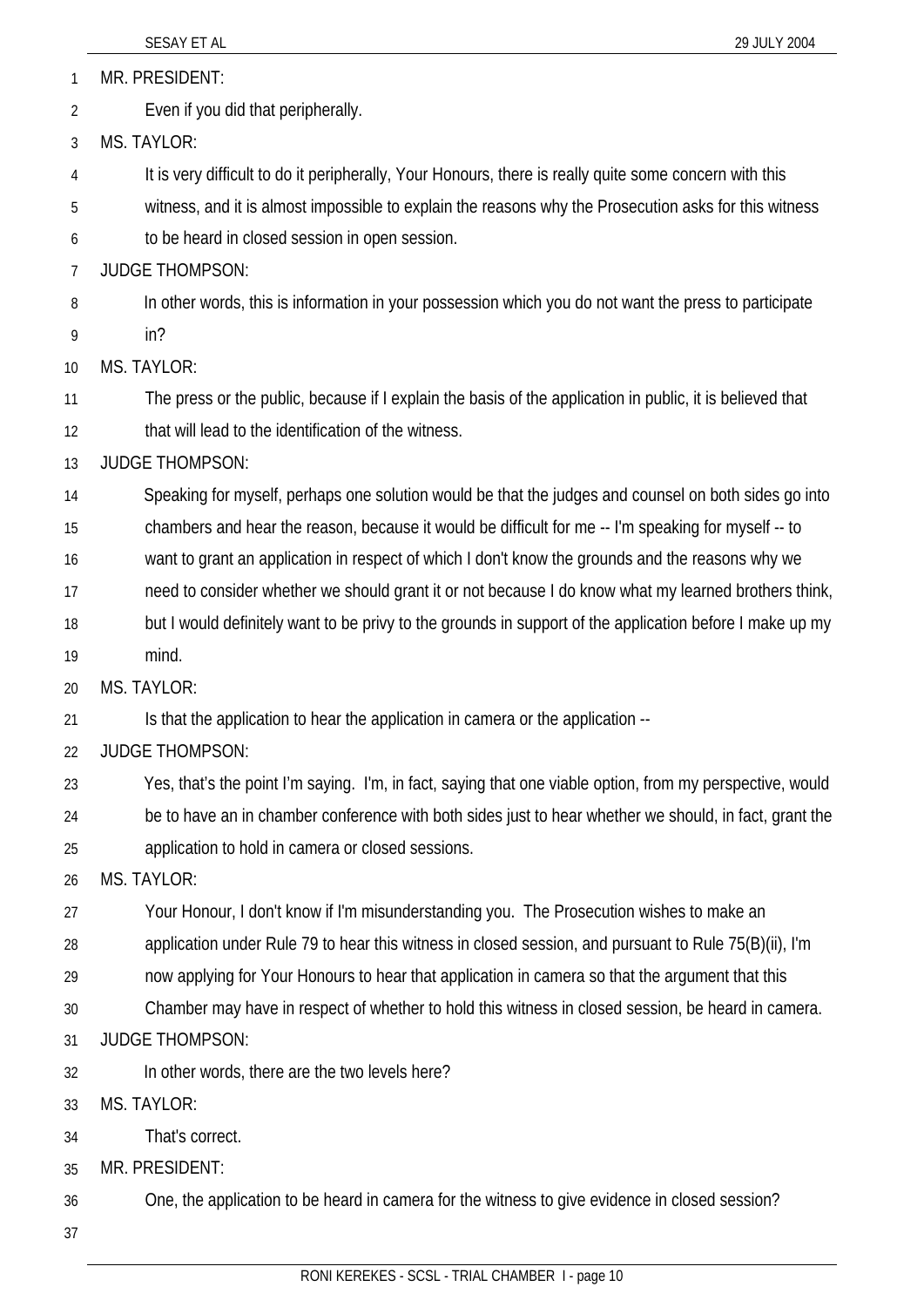|    | SESAY ET AL<br>29 JULY 2004                                                                             |
|----|---------------------------------------------------------------------------------------------------------|
| 1  | MS. TAYLOR:                                                                                             |
| 2  | That is correct.                                                                                        |
| 3  | <b>JUDGE THOMPSON:</b>                                                                                  |
| 4  | So that is, in fact, what I'm saying. But you're suggesting to us that you cannot, at this stage, since |
| 5  | we're in public session, in fact, give us the reasons for that.                                         |
| 6  | <b>MS. TAYLOR:</b>                                                                                      |
| 7  | That's correct.                                                                                         |
| 8  | <b>JUDGE THOMPSON:</b>                                                                                  |
| 9  | And it seems as if we're on the same wavelength. I would like to hear the reasons in camera.            |
| 10 | <b>MS. TAYLOR:</b>                                                                                      |
| 11 | Yes, Your Honour.                                                                                       |
| 12 | <b>JUDGE BOUTET:</b>                                                                                    |
| 13 | This application, just for clear understanding, has to do with measures of protection for the witness?  |
| 14 | <b>MS. TAYLOR:</b>                                                                                      |
| 15 | It has to do with reasons -- it has to do with the basis upon which the Prosecution make an application |
| 16 | to hear this witness in closed session, which has to do with the identification of the witness.         |
| 17 | <b>JUDGE THOMPSON:</b>                                                                                  |
| 18 | My own position is simply that I think the option would be to hear the reasons in camera.               |
| 19 | <b>MS. TAYLOR:</b>                                                                                      |
| 20 | Yes, that's what I'm asking for.                                                                        |
| 21 | <b>JUDGE THOMPSON:</b>                                                                                  |
| 22 | Or in chambers, otherwise I would not be able to make up my mind as to whether to grant the             |
| 23 | application or not.                                                                                     |
| 24 | <b>MS. TAYLOR:</b>                                                                                      |
| 25 | That's correct. I'm asking whether it is done here in camera or done in your chambers in camera.        |
| 26 | The effect is the same.                                                                                 |
| 27 | <b>JUDGE THOMPSON:</b>                                                                                  |
| 28 | I'm indifferent.                                                                                        |
| 29 | MR. PRESIDENT:                                                                                          |
| 30 | I can see Mr. O'Shea pushing Mr. Brown to the warfront. I hope you have given him enough                |
| 31 | ammunition.                                                                                             |
| 32 | MR. BROWN:                                                                                              |
| 33 | I was thinking more of a flak jacket, Your Honour.                                                      |
| 34 | MR. PRESIDENT:                                                                                          |
| 35 | Right. Go ahead.                                                                                        |
| 36 | MR. BROWN:                                                                                              |
| 37 | Your Honour, I do not know the basis of -- the factual basis of my learned friend's application; I know |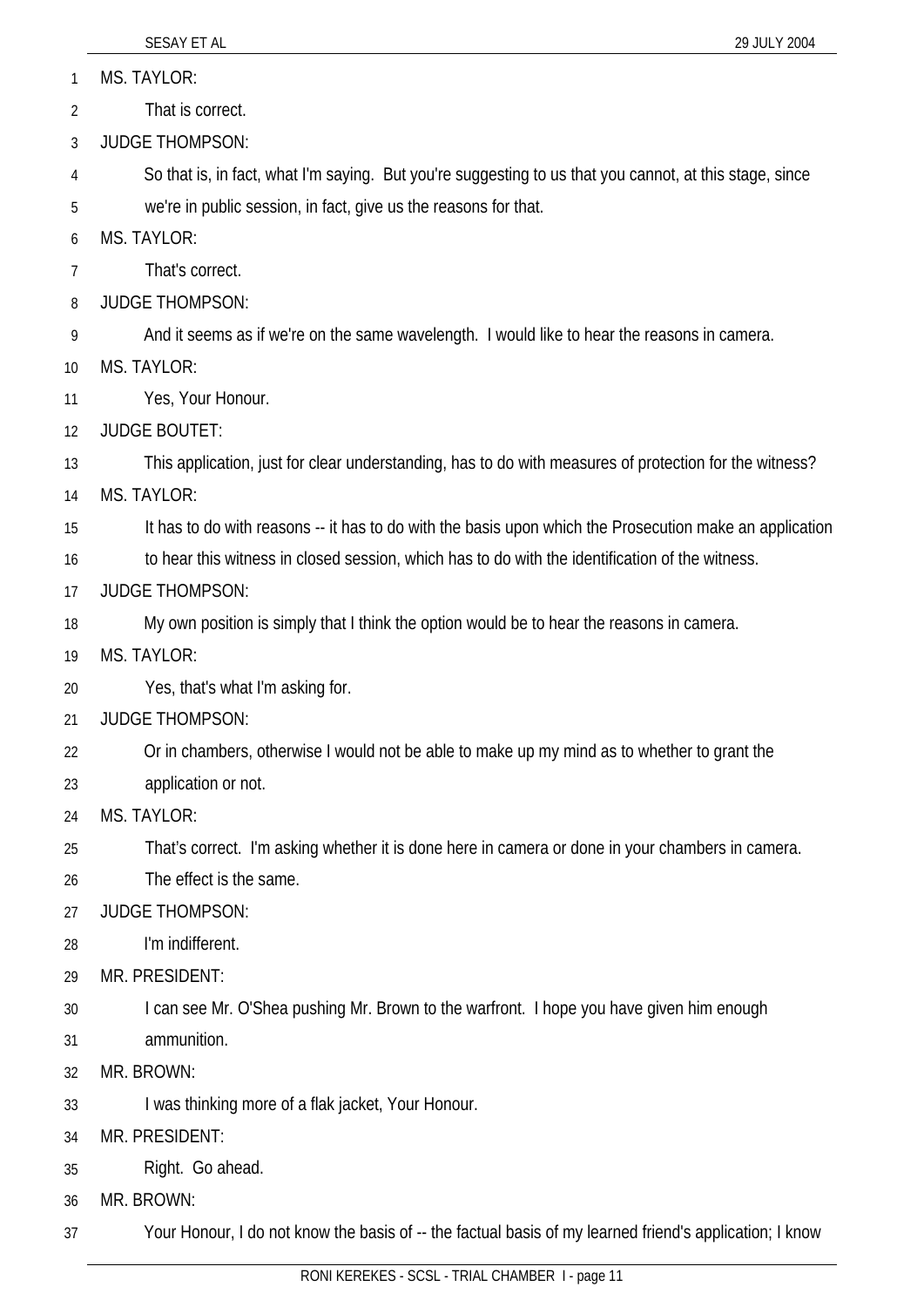| 1              | no more than the Court. I would, however, actually agree that a 75(B)(ii) hearing should be heard in      |
|----------------|-----------------------------------------------------------------------------------------------------------|
| $\overline{2}$ | camera, but not in chambers because I think the accused have a right to be present at all insignificant   |
| 3              | stages, and it is hard to know in advance what that would mean. I don't know exactly what the             |
| 4              | arrangements would be in chambers, but I'm assuming that it would be difficult for all the accused and    |
| 5              | requisite security to be there. So for that reason, I think that my learned friend's initial request that |
| 6              | this hearing -- the preliminary, the first stage, as Judge Bankole Thompson suggested, be heard in        |
| 7              | camera but in the courtroom so that all --                                                                |
| 8              | <b>JUDGE THOMPSON:</b>                                                                                    |
| 9              | If the arguments are going to be exclusively legal, could not the Court, in its discretion, dispense with |
| 10             | the presence of the accused persons since they are ably, legally represented?                             |
| 11             | MR. BROWN:                                                                                                |
| 12             | I should like to agree with the latter part of your assertion, but I do not agree that the accused should |
| 13             | not be present. They have a right --                                                                      |
| 14             | <b>JUDGE THOMPSON:</b>                                                                                    |
| 15             | But the Court has the discretion in matters which are exclusively legal, I mean, that we can say that as  |
| 16             | long as the accused persons are represented and effectively represented, then, of course, their           |
| 17             | presence can be dispensed with, and there would be no prejudice to the overall interests of justice.      |
| 18             | Can the judges take that position?                                                                        |
| 19             | MR. BROWN:                                                                                                |
| 20             | I fully understand now why Professor O'Shea urged me into the front lines, for I would not wish to        |
| 21             | undertake a waiver of any kind or agree with the Court's assertion without significant research. My       |
| 22             | position at this moment would be that the accused would, barring some extraordinary circumstance          |
| 23             | that I can't foresee and haven't researched, should be present at every stage, and I think it is          |
| 24             | important for a number of reasons having to do with the profound nature of these proceedings.             |
| 25             | <b>JUDGE THOMPSON:</b>                                                                                    |
| 26             | But does the jurisprudence support that rigid position that you are taking? In other words, if it does,   |
| 27             | then the jurisprudence would be saying every time in matters of such nature, the hands of the judges      |
| 28             | are tied. I would have thought that discretion is given to us so that we can be able to inject some       |
| 29             | flexibility, albeit judicially, in matters of this nature. But I would not press the point.               |
| 30             | MR. BROWN:                                                                                                |
| 31             | I would certainly think that if my position is rigid now, it is because I've not had time to research. In |
| 32             | the absence of research, I would take the rigid position and also say that, certainly there should be     |
| 33             | some preliminary showing before the Court would exercise --                                               |
| 34             | MR. PRESIDENT:                                                                                            |
| 35             | I am taking the point ex abundante cautela.                                                               |
| 36             | <b>JUDGE BOUTET:</b>                                                                                      |

37 Mr, Brown, do you see any difference between in camera or in chamber and in closed session? And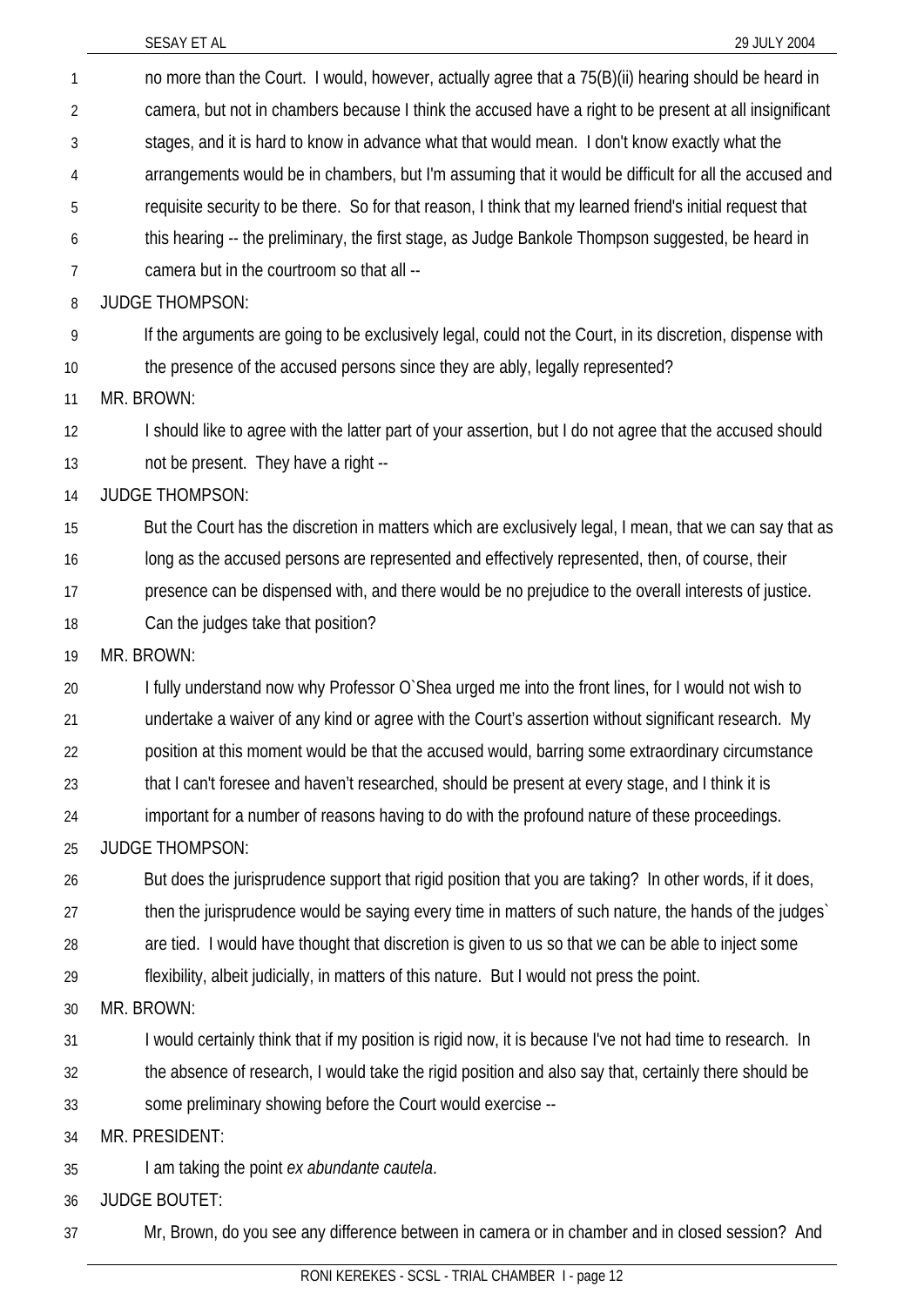I'm just saying this because 75(B) details with an in camera proceeding to determine if we are to proceed in closed session. Closed session, I don't dispute. If you sit in a closed session, obviously it is a full session and the accused has the right to be present in chambers, and I'm just quoting from the regulations. We're using different terms, obviously for different purposes. 1 2 3 4 5 6 7 8 9 10 11 12 13 14 15 16 17 18 19 20 21 22 23 24 25 26 27 28 29 30 31 32 33 34 35 36 MR. BROWN: For this purpose, I would think that the terms are synonymous though they are obviously different and could have different meanings. There certainly are circumstances where -- for example, I had a notion at one point, and might in the future, make application for the Court to do an in camera review of documents in order to determine or dispute that which would be something that would clearly be distinguished from closed session. But for purposes of the current application, where it is for a chance for our learned friend to make legal argument with some factual basis to convince the Court to hold the witness's testimony in closed session, I would think that for that purpose, the two are on all fours. [Trial Chamber confer] JUDGE THOMPSON: Learned counsel on both sides, after brief deliberation, I think it is the opinion of the Bench, perhaps I on this side in favour of flexibility, to hear the application here in closed session. MR. PRESIDENT: But we would like to say that we will retire in chambers for some sessions without the accused, you know, being present. So we wouldn't want it to look like a rule, you know, that it is at all times that accused persons have to be present when, indeed, it is considered that they are so well represented by very competent and experienced counsel who better understand, you know, issues of law than the accused persons, you know, do. To my mind, honestly, it would have made no difference -- I see your point, Mr. Brown, but it would have made no difference whatsoever even if we retired without the accused's presence to take this application in chambers, but this said -- like my learned friend -- my learned colleague, you know, has mentioned, I will remain flexible, but it is not a rule that each time we have to retire to chambers we must retire with the accused present. JUDGE BOUTET: [Overlapping microphones] JUDGE THOMPSON: -- to the times that we have had -- MR. BROWN: Your Honour, your microphone is not on. JUDGE THOMPSON: Yes. The learned counsel for the first accused will testify to the fact that the times when we've had such closed sessions or in camera sessions in the absence of the accused.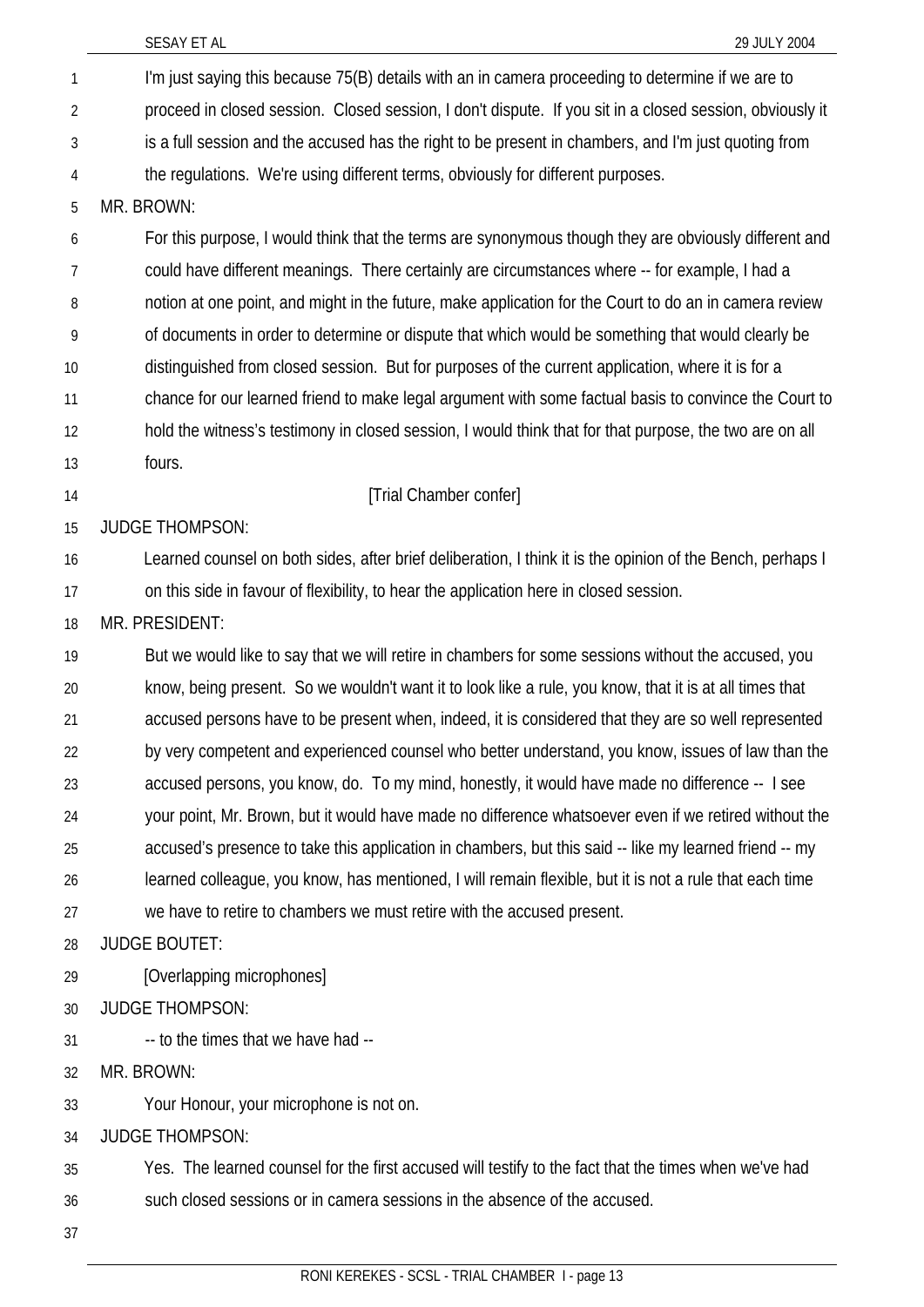SESAY ET AL 29 JULY 2004 MR. BROWN: There is an ancient maxim that I learned early in my career, which is: He who stands well, stands silent. 1 2 3 4 5 6 7 8 9 10 11 12 13 14 15 16 17 18 19 20 21 22 23 24 25 26 27 28 29 30 31 32 33 34 35 36 37 MR. PRESIDENT: All right. JUDGE BOUTET: Mr. O'Shea, before you proceed, maybe we can ask that the curtains be opened anyhow even though we are on a closed session. There are no witnesses being called. They may not hear what we're saying, unless, Madam Prosecutor, you have any objection to that? MS. TAYLOR: None, whatsoever, Your Honour. JUDGE BOUTET: Thank you. Mr. O'Shea I was not doing that to preclude you from talking. MR. O'SHEA: I understand that, Your Honour. I don't want to be accused of being a coward later by Mr. Brown, so allow me to just put my little input in. I'm perfectly happy to -- and I think Your Honours are quite right in the course that you're taking. I'm perfectly happy to trust the Prosecution's word at this stage, as to the necessity of the course that they want to take. I would only ask that the Court reserves its position to some extent in that if going through the argument, it appears that it was not really necessary, that the Prosecution repeat the application in open session. MR. PRESIDENT: Repeating the application in open session? MR. O'SHEA: Only in circumstances where – because, Your Honours, of course, don't know what is going to be said. Only in circumstances where it appears hearing the application, that it wasn't actually necessary that it had to be taken in closed session. I'm sure that is not the case. I have a great deal of trust in my learned friend. I'm just reserving my position, as it were. MR. PRESIDENT: Well, let's wait and see. There is no reason for us to have any mistrust for Ms. Taylor in making this application at all. JUDGE THOMPSON: Learned counsel for the Prosecution, are we sure we are in closed session in terms of the technology? MS. TAYLOR: That was going to be my first question, Your honour. I'm not sure whether we are or not.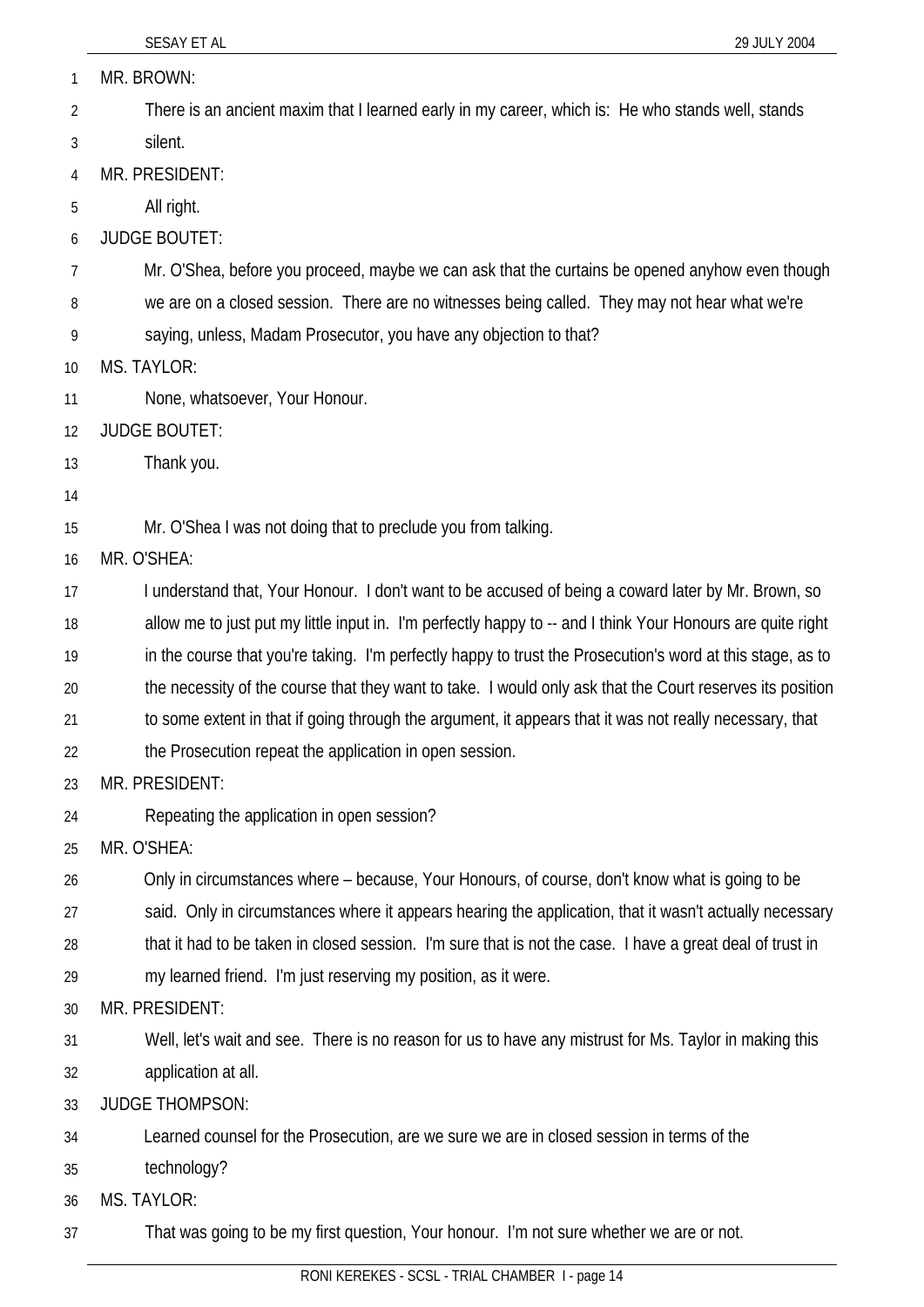| $\mathbf{1}$   | <b>JUDGE THOMPSON:</b>                                                                                   |
|----------------|----------------------------------------------------------------------------------------------------------|
| $\overline{2}$ | Yes. We better make sure that the experts guarantee us foolproof closed session arrangements. Are        |
| 3              | the technicians around?                                                                                  |
| 4              | <b>JUDGE BOUTET:</b>                                                                                     |
| 5              | Again, Madam Prosecutor, you have, certainly, no objection that we leave the curtains open, because      |
| 6              | the sound is closed for the public gallery during your arguments or these arguments.                     |
| $\overline{7}$ | MS. TAYLOR:                                                                                              |
| 8              | That's fine. I have no difficulty with us being a spectacle. It is only being audible.                   |
| 9              | <b>JUDGE BOUTET:</b>                                                                                     |
| 10             | Okay. Thank you.                                                                                         |
| 11             |                                                                                                          |
| 12             | Do we know now if it is functioning or not? The speakers have been closed for the public gallery?        |
| 13             | Thank you.                                                                                               |
| 14             | [At this point in the proceedings, a portion of the transcript, pages 15 to 34, was extracted and sealed |
| 15             | under a separate cover, as the session was heard in camera]                                              |
| 16             | [Pages 1 to 15 by Roni Kerekes]                                                                          |
| 17             |                                                                                                          |
| 18             |                                                                                                          |
| 19             |                                                                                                          |
| 20             |                                                                                                          |
| 21             |                                                                                                          |
| 22             |                                                                                                          |
| 23             |                                                                                                          |
| 24             |                                                                                                          |
| 25             |                                                                                                          |
| 26             |                                                                                                          |
| 27             |                                                                                                          |
| 28<br>29       |                                                                                                          |
| 30             |                                                                                                          |
| 31             |                                                                                                          |
| 32             |                                                                                                          |
| 33             |                                                                                                          |
| 34             |                                                                                                          |
| 35             |                                                                                                          |
| 36             |                                                                                                          |
| 37             |                                                                                                          |
|                |                                                                                                          |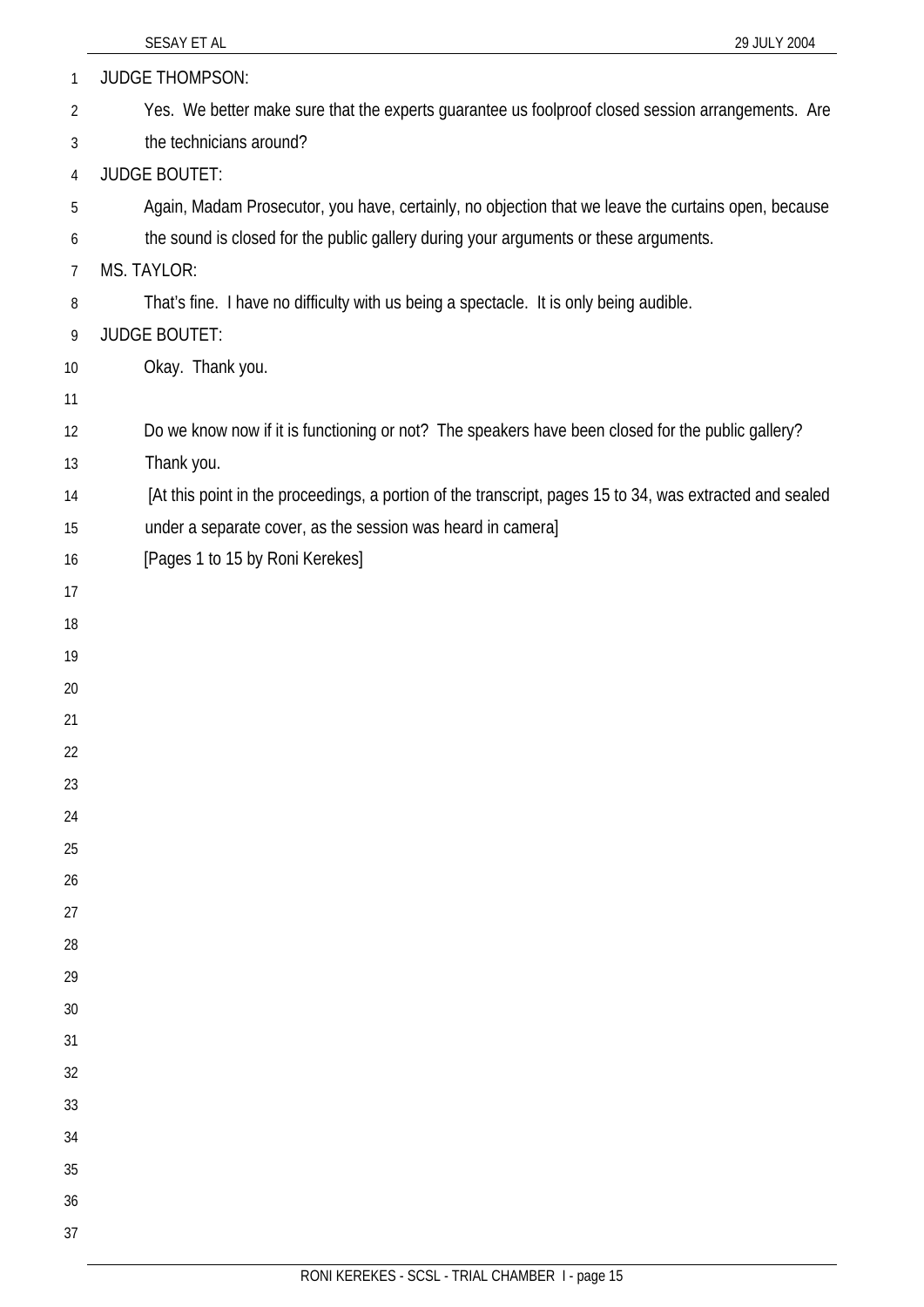| 1        | [On resuming at 11.48 a.m.]                                                                               |
|----------|-----------------------------------------------------------------------------------------------------------|
| 2        | [Open session]                                                                                            |
| 3        | MR. PRESIDENT:                                                                                            |
| 4        | The session will resume and we are resuming in open session. So, let the technicians, please, take        |
| 5        | the necessary measures for us to be in open session.                                                      |
|          | 6 JUDGE BOUTET:                                                                                           |
| 7        | Is the sound established in the public gallery, do we know? It is, Mr. Presiding judge.                   |
| 8        | MR. PRESIDENT:                                                                                            |
| 9        | The ruling of the Court will be read by our colleague, Honourable Justice Bankole Thompson.               |
|          | 10 JUDGE THOMPSON:                                                                                        |
| 11       | Learned counsel for the Prosecution, learned counsel for the Defence, this is our ruling: The             |
| 12       | application of the Prosecution is granted. A reasoned written decision will be published in due course.   |
| 13       | The proceedings will continue in closed session.                                                          |
|          | 14 MR. PRESIDENT:                                                                                         |
| 15       | And for the closed session, I -- since we are running slightly out of time between now and 1.00 when      |
| 16       | we are suppose to start, we would take this witness in closed session at 2.00. So, the session will       |
| 17       | rise, the Court will rise and we will resume at 2.00 but in closed session, in closed session. So let the |
| 18       | gallery be informed that the Court has ordered that the proceedings will have to be conducted in          |
| 19       | closed session. Thank you. The Court will rise please.                                                    |
| 20       | [Luncheon recess taken at 11.52 a.m.]                                                                     |
| 21       | [At this point in the proceedings, a portion of the transcript, pages 36 to 37 was extracted and sealed   |
| 22       | under separate cover, as the session was heard in camera]                                                 |
| 23       | [Pages 20 to 35 by Susan G. Humphries]                                                                    |
| 24       |                                                                                                           |
| 25       |                                                                                                           |
| 26       |                                                                                                           |
| 27       |                                                                                                           |
| 28       |                                                                                                           |
| 29       |                                                                                                           |
| 30       |                                                                                                           |
| 31<br>32 |                                                                                                           |
| 33       |                                                                                                           |
| 34       |                                                                                                           |
| 35       |                                                                                                           |
| 36       |                                                                                                           |
| 37       |                                                                                                           |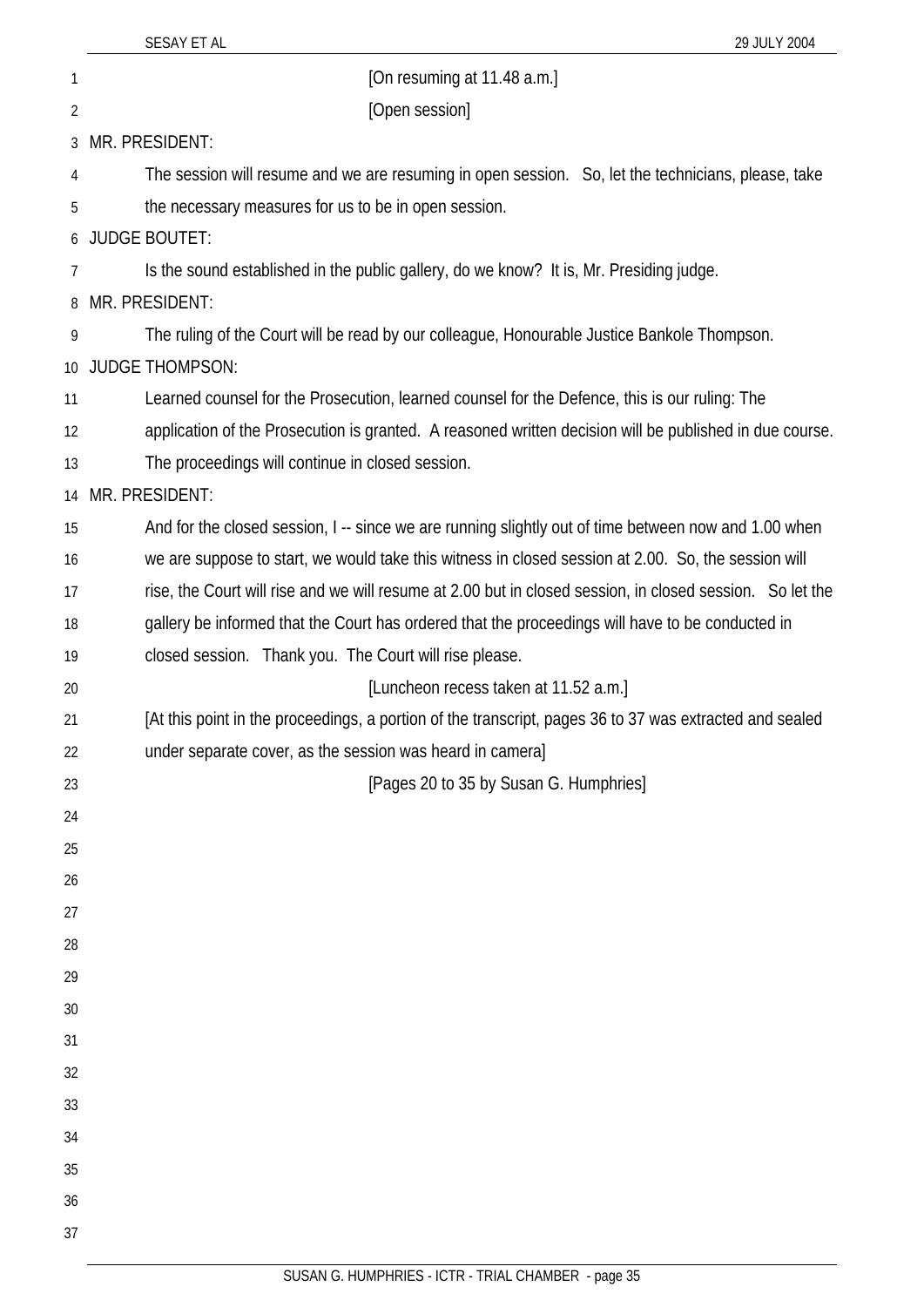SESAY ET AL 29 JULY 2004 1 **Den** session 2 3 4 5 6 7 8 9 10 11 12 13 14 15 16 17 18 19 20 21 22 23 24 25  $26$ 27 28 29 30 31 32 MR. PRESIDENT: Are you hearing now? Is it okay? Right, are we switched on to the open session? MR. WALKER: Yes. MR. PRESIDENT: Yes -- well, Mr. Jordash, I think -- Mr. Jordash, can you please at this open session go through what you told us in the closed session, please, preliminarily on the absence of Mr. Sesay? MR. JORDASH: Certainly. As Your Honours have seen, Mr. Sesay is not in court. I spoke to him over the luncheon adjournment on the telephone when he indicated that at that stage he wasn't intending to come to court. I haven't been able to see him over the luncheon adjournment, but from what he has said to me over the phone, he was unhappy about this morning's proceedings and has taken the view that he will absent himself this afternoon. I haven't been able to obtain any further details or even -- any real details as to the source of his unhappiness. The only thing I would add to that is that in no way is he seeking to challenge the legitimacy of the Court. He just accepts that this Court is to try him and accepts that unreservedly, but at this stage I'm not able to clarify in any more detail what is the problem, due to not having had the opportunity to see him. But in no way, as far as he communicated to me, in any way his intended absence means to be any disrespect to the Court. Those are my submissions. MR. PRESIDENT: Thank you. Yes, the Prosecution please. Do you have any observations on this, please, the absence of the first Accused? MS. TAYLOR: No, the Prosecution does not wish to be heard on this matter. MR. PRESIDENT: But we would like to have the attitude of the Prosecution to the absence of the first Accused because it impacts on the continuation of the trial. MS. TAYLOR: Well, the position of the Prosecution should be the trial should continue. The first Accused has

voluntarily absented himself from the proceedings. He's had the opportunity to come, he is represented by able counsel, and therefore, his interests are protected.

35 MR. PRESIDENT:

36 Yes, Ms. Taylor, we are listening to you. You are through?

37

33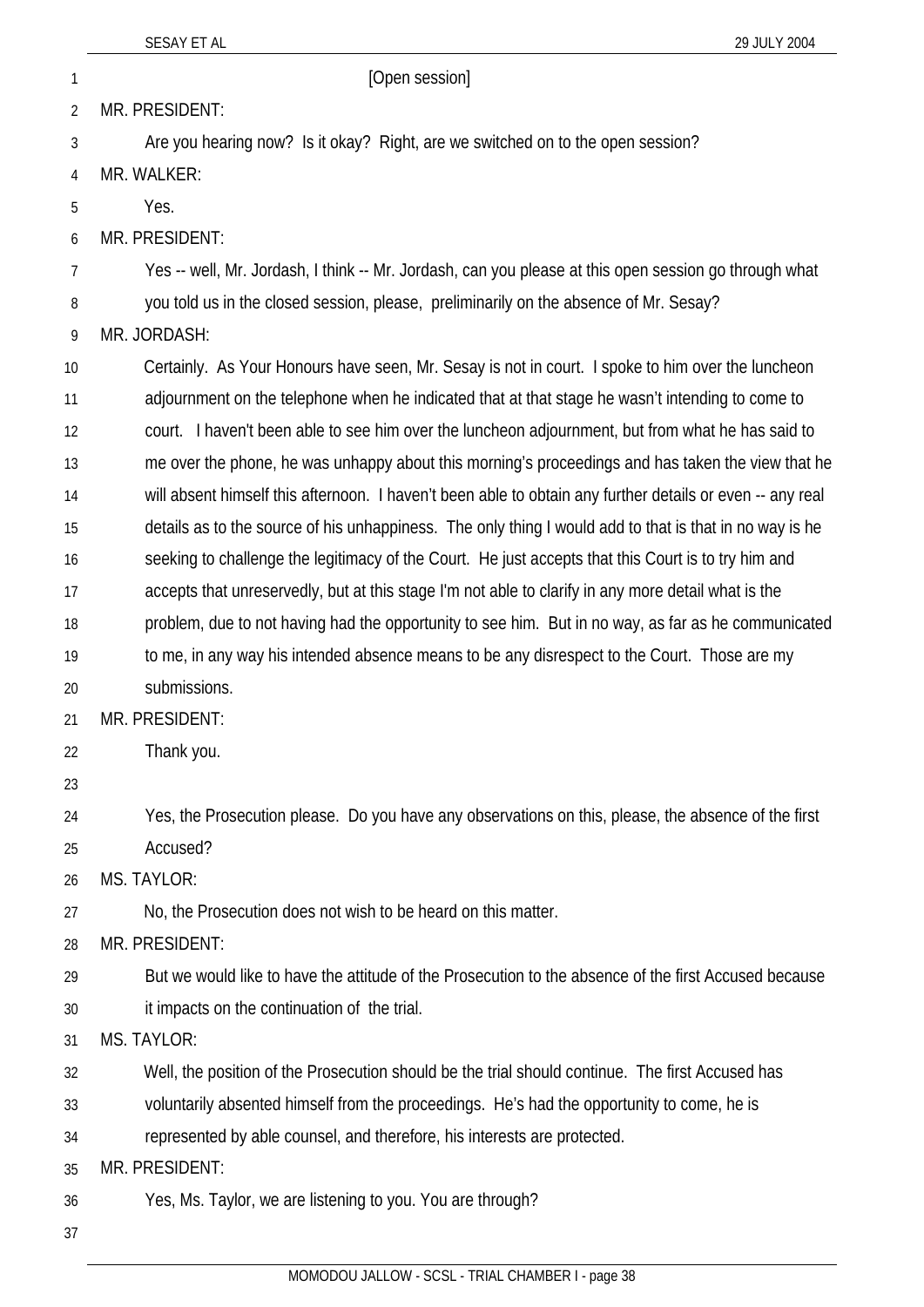1 MS. TAYLOR:

2 Yes, Your Honour.

3 MR. PRESIDENT:

- 4 Okay, thank you.
- 5

6 7 8 9 10 11 12 13 14 15 16 17 18 19 20 21 22 23 24 25 26 27 28 29 30 31 32 33 34 35 36 We are taken aback by this and as we've always indicated, we intend that these trials should proceed expeditiously and, indeed, it is. One of the rights of the accused person, you know, to ensure that, you know, to make sure that -- or it is our right or rather our statutory duty to make sure that the trial against the accused proceeds expeditiously. And, in his absence, since you are not very sure of what may have happened to him in between the time during the lunch break, the Chamber would like to summon the detention facility to let us know what must have happened to Mr. Sesay. We, of course, do not doubt what you have said, Mr. Jordash, but we would like the detention facility, representative of that facility to appear before us and to explain to us what has really happened, and in this regard, we shall be rising for -- we shall stand down this matter for 15 minutes and shall resume thereafter, as soon as we are sure that somebody from the detention facility is around to explain what has happened. So the Court will rise please. [Break taken at 2.20 p.m.] [On resuming at 2.50 p.m.] MR. PRESIDENT: We are resuming the session and as I said we would like to hear from somebody from the detention facility in order to be sure of what has really happened to the first Accused. I don't know if there is anybody from the detention facility here. Mr. Walker, do you have – MR. WALKER: Yes, Mr. Wright. MR. PRESIDENT: Mr. Wright. All right, can he sit there please. [Witness entered court] [WITNESS: FRANCIS PAUL WRIGHT sworn] MR. PRESIDENT: You can -- Mr. Wright, you can sit down. QUESTIONED BY THE COURT: JUDGE THOMPSON: Please, state your full names for the Court. THE INTERPRETER: My Honours, can the speaker please open his mic. My Honours, can the speaker please open his mic.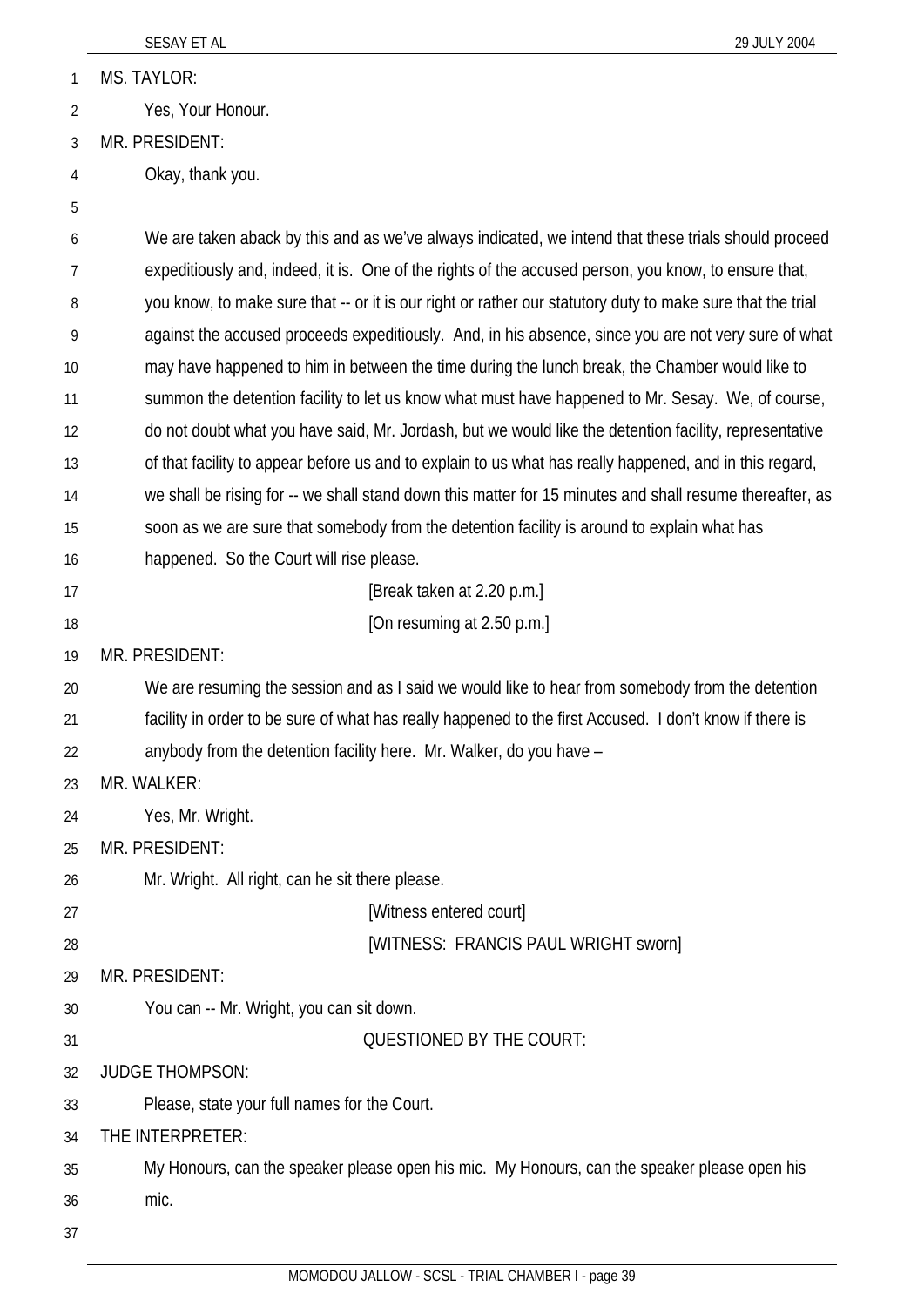|  | THE WITNESS: |
|--|--------------|
|--|--------------|

- 2 Francis Paul Wright.
- 3 JUDGE THOMPSON:
- 4 Where do you live?
- 5 A. At Freetown.
- 6 Q. What is your occupation?
- 7 A. I'm a detention centre supervisor.
- 8 Q. In that capacity, what are your responsibilities?
- 9 A. I supervise the national staff on the day-to-day running of the detention facility.
- 10 Q. Do you do anything else?
- 11 A. Yes, I also manage the day-to-day running of the facility.
- 12 Q. Do you as -- in that capacity which you have [inaudible] have custody of persons detained in the
- 13 detention facility of the Special Court?
- 14 A. I'm sorry --
- 15 Q. Do you have custody of persons who are detained in the detention of the Special Court?
- 16 A. Yes, Your Honour.
- 17 Q. Among those detainees, do you have one Issa Hassan Sesay who is the first Accused in this trial?
- 18 A. Yes, Your Honour.
- 19 Q. Do you see him here in court?
- 20 A. No, Your Honour.
- 21 Q. Do you know where he is now?
- 22 A. I do, Your Honour.
- 23 Q. Please, tell the Court where he is?
- 24 A. He is currently in the detention facility.
- 25 Q. Did you warn him to come to court this afternoon?
- 26 A. I did, Your Honour.
- 27 Q. What was his response?
- 28 A. His response was quite simply, "I do not want to go to court this afternoon."
- 29 Q. From an abundance of caution, did he give you any other reason?
- 30 A. No, Your Honour.
- 31 Q. How did he appear to you physically and mentally? Just your opinion.
- 32 33 A. Yes. In my opinion, physically he was fine and mentally he was fine; he was very calm and very collected.
- 34 JUDGE THOMPSON:
- 35 Thank you.
- 36 MR. PRESIDENT:
- 37 Did you, Mr. Wright, make any report on this situation?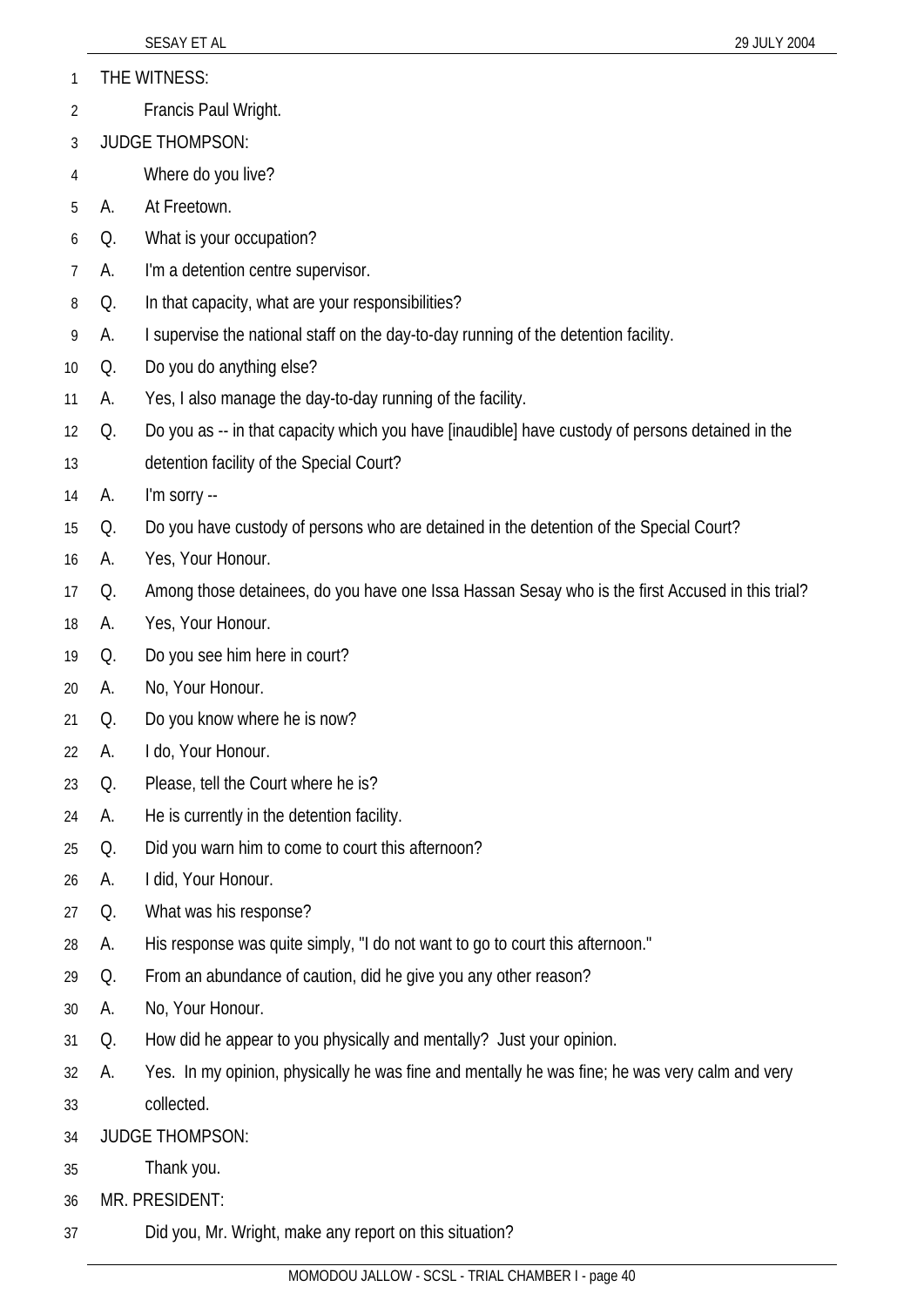| 1               | I did, Your Honour, yes.<br>А.                                                                       |
|-----------------|------------------------------------------------------------------------------------------------------|
| 2               | Was it in writing?<br>Q.                                                                             |
| 3               | It was, Your Honour. Yes.<br>А.                                                                      |
| 4               | Can we have it? Is it possible for us to look at it?<br>Q.                                           |
| 5               | It is, Your Honour, yes.<br>А.                                                                       |
| 6               | MR. PRESIDENT:                                                                                       |
| 7               | Have counsel -- Mr. Jordash, have you seen this.                                                     |
| 8               | MR. JORDASH:                                                                                         |
| 9               | Yes, I have. Thank you very much.                                                                    |
| 10 <sup>°</sup> | MR. PRESIDENT:                                                                                       |
| 11              | We would like to receive this in evidence.                                                           |
| 12              | MR. JORDASH:                                                                                         |
| 13              | Certainly.                                                                                           |
| 14              | MR. PRESIDENT:                                                                                       |
| 15              | This report is admitted in evidence and marked as Exhibit 5. Am I right?                             |
| 16              | MR. WALKER:                                                                                          |
| 17              | Correct, Your Honour.                                                                                |
| 18              | [Exhibit No. 5 was admitted]                                                                         |
| 19              | MR. PRESIDENT:                                                                                       |
| 20              | Mr. Wright, could you read Exhibit 5 please to the hearing of the Court?                             |
| 21              | MR. WRIGHT:                                                                                          |
| 22              | "I, Paul Wright, do hereby certify that Issa Sesay was personally asked by me to state if it was his |
| 23              | intention to attend court today, on the 29th day of July 2004. His response was that he would not    |
| 24              | attend. The comments that are written on the report is when asked to go to court, Mr. Sesay simply   |
| 25              | said that he did not want to go to court this afternoon."<br>MR. PRESIDENT:                          |
| 26<br>27        | All right. Thank you. Mr. Jordash, would you have any questions to put to Mr. Wright?                |
| 28              | MR. JORDASH:                                                                                         |
| 29              | No. Thank you very much.                                                                             |
| 30              | MR. PRESIDENT:                                                                                       |
| 31              | Well, I know that he is [inaudible] your client, but out of abundance of caution I don't know if     |
| 32              | any -- if any of your colleagues, you know, would have any questions, you know, to put to Mr. Wright |
| 33              | at this stage.                                                                                       |
| 34              | MR. BROWN:                                                                                           |
| 35              | I have no questions for Mr. Wright, sir.                                                             |
| 36              | MR. PRESIDENT:                                                                                       |
| 37              | Right.                                                                                               |
|                 |                                                                                                      |

SESAY ET AL 29 JULY 2004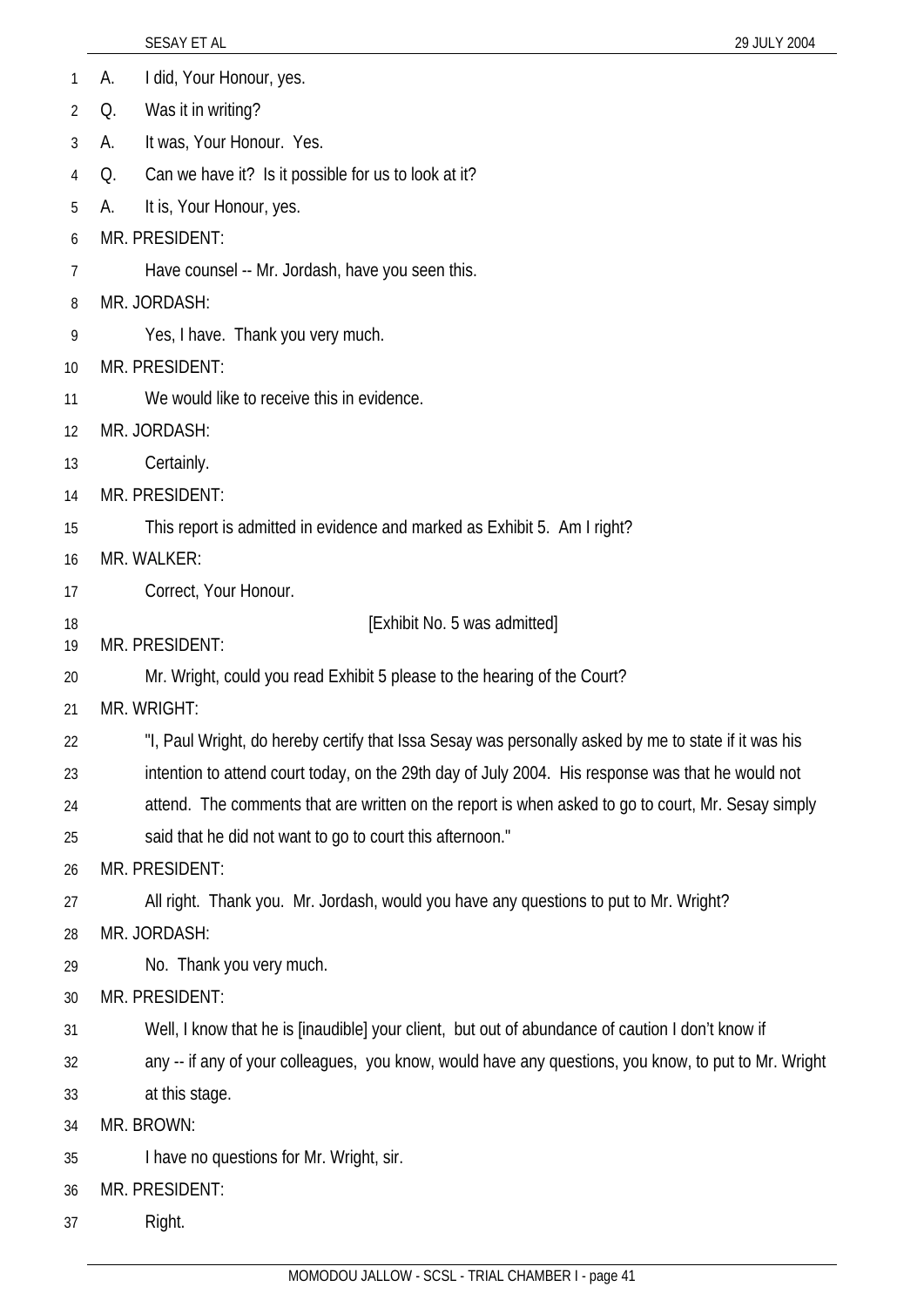1 MR. O'SHEA:

- 2 No, Your Honour, no questions.
- 3 MR. PRESIDENT:

4 5 Thank you. Of course, I would imagine that Ms. Taylor wouldn't have any questions. Do you have any questions to put to Mr. Wright?

6 MS. TAYLOR:

- 7 No, I don't, Your Honour.
- 8 MR. PRESIDENT:
- 9 No questions.
- 10
- 11 12 Yes, we would be calling on our learned colleague, Justice Bankole Thompson to give a very short ruling on this -- on this situation, please.

[Ruling]

13 14 JUDGE THOMPSON:

15 This is the ruling of the Court on the issue of the non-attendance of the first Accused at this session:

16

17 18 19 20 21  $22$ 23 24 25 26 27 28 Based on the testimony given by Mr. Paul Wright and Exhibit 5, the Bench is of the opinion that there is sufficient evidentiary foundation for invoking the Court's authority under Rule 60 of the Rules of Procedure and Evidence. In our recent ruling on the subject of trial in absentia, entitled: "Ruling on the issue of the absence of Augustine Gbao in Court," we stated the general principles governing the issue of trial in absentia in these terms, at paragraphs 6 of the said ruling, and I quote: "Restating the general principle embodied in Article 17(4)(d), Rule 60 of the Rules of Procedure and Evidence of the Court provides thus: 'An accused may not be tried in his absence unless: (i) the accused has made his initial appearance; has been afforded the right to appear at his own trial, but refuses so to do; or (ii) the accused, having made his initial appearance, is at large and refuses to appear in court. (B) In either case, the Accused may be represented by counsel of his choice, or as directed by a Judge or the Trial Chamber. The matter may be permitted to proceed if the judge or Trial Chamber is satisfied that the accused has expressly or impliedly waived his right to be present."

29

30 31 32 33 34 We also stated at paragraph 7 and I quote: "In the Chamber's opinion, Rule 60 provides that as a matter of law, the right of an accused person to be tried in his or her presence can be derogated from in two clearly defined circumstances, to wit (i) where he has made his initial appearance and has been afforded the right to appear at his trial but refuses to do so; or (ii) where having made his initial appearance he is at large and refuses to appear in court."

35

36 37 Guided by these principles, the Bench is satisfied that: (i) The first accused made his initial appearance on the indictment upon which he is charged before this Court, pursuant to Rule 61, on the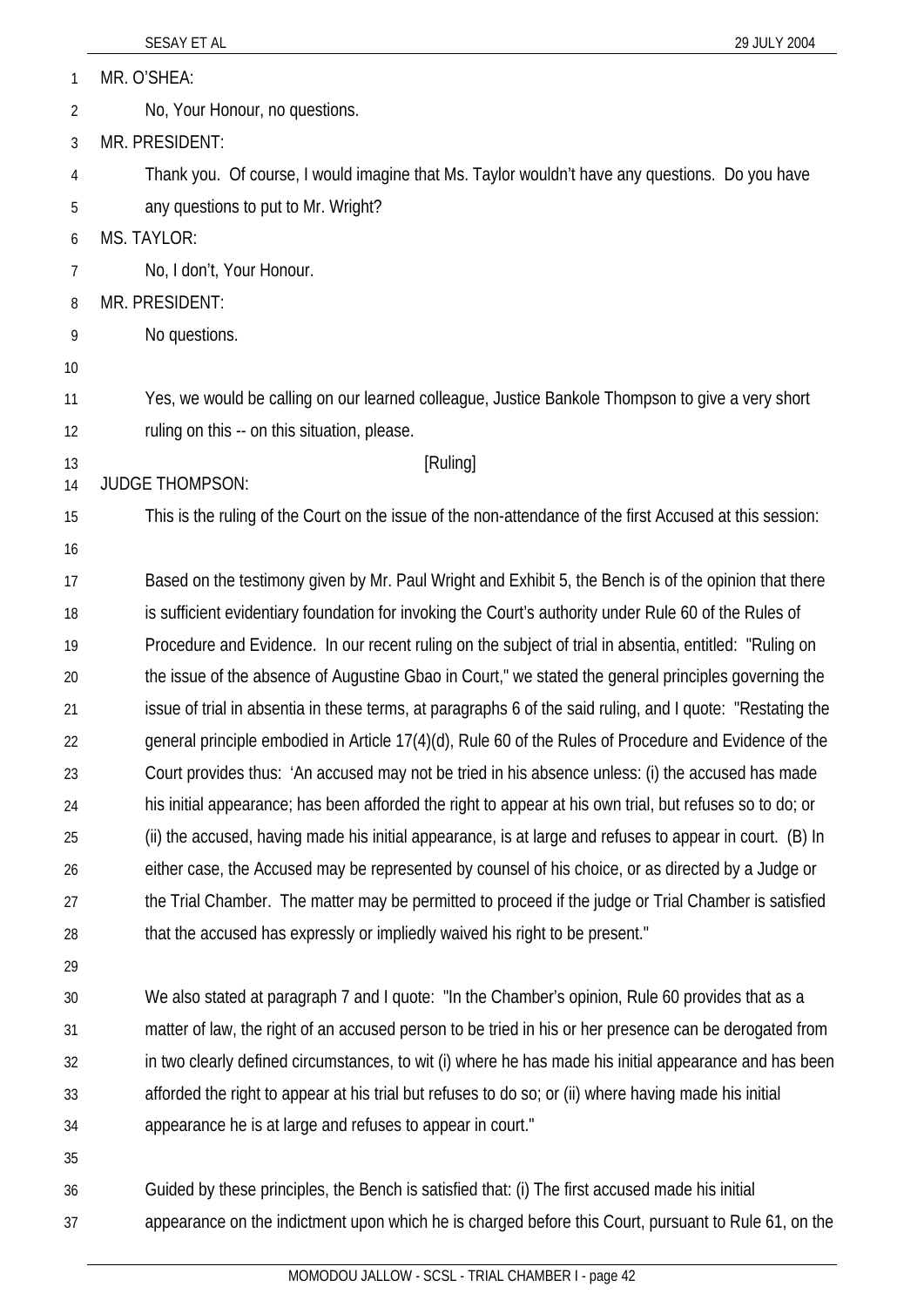| $\mathbf{1}$ | 15th of March 2003; (ii) the first accused did appear on the 5th of July 2004 and subsequent                |
|--------------|-------------------------------------------------------------------------------------------------------------|
| 2            | adjournments except on the 26th of July 2004 due to illness; (iii) the first Accused was present in court   |
| 3            | during the morning session of the 29th of July 2004 when this matter was adjourned to the present           |
| 4            | afternoon session; (iv) that the first accused was duly notified by Mr. Wright to come to court this        |
| 5            | afternoon for the purpose of his trial but refused, and did appear to Mr. Wright, to be in good health;     |
| 6            | and (v) the first accused has waived his right to be present at his trial, and this Court has no option but |
| 7            | to permit the joint trial of all the Accused persons to proceed in the absence of the second accused,       |
| 8            | pursuant to Rule 60(A)(i) of the Rules -- of the first accused, pursuant to Rule 60(A)(i) of the Rules,     |
| 9            | and it is so ordered.                                                                                       |
| 10           | MR. PRESIDENT:                                                                                              |
| 11           | Mr. Wright, thank you very much. We're sorry to have taken your time. I think you may now leave             |
| 12           | and go after your normal business. Thanks for coming.                                                       |
| 13           |                                                                                                             |
| 14           | Right. Can the Prosecution call the witness please and we will resume the session in -- we will             |
| 15           | resume in a closed session. We are not rising, so let the technician --                                     |
| 16           | [At this point in the proceedings, a portion of the transcript, pages 44 to 83, was extracted and sealed    |
| 17           | under separate cover, as the session was heard in camera]                                                   |
| 18           | [Pages 38 to 43 by Momodou Jallow]                                                                          |
| 19           |                                                                                                             |
| 20           |                                                                                                             |
| 21           |                                                                                                             |
| 22           |                                                                                                             |
| 23<br>24     |                                                                                                             |
| 25           |                                                                                                             |
| 26           |                                                                                                             |
| 27           |                                                                                                             |
| 28           |                                                                                                             |
| 29           |                                                                                                             |
| 30           |                                                                                                             |
| 31           |                                                                                                             |
| 32           |                                                                                                             |
| 33           |                                                                                                             |
| 34           |                                                                                                             |
| 35           |                                                                                                             |
| 36           |                                                                                                             |
| 37           |                                                                                                             |
|              |                                                                                                             |